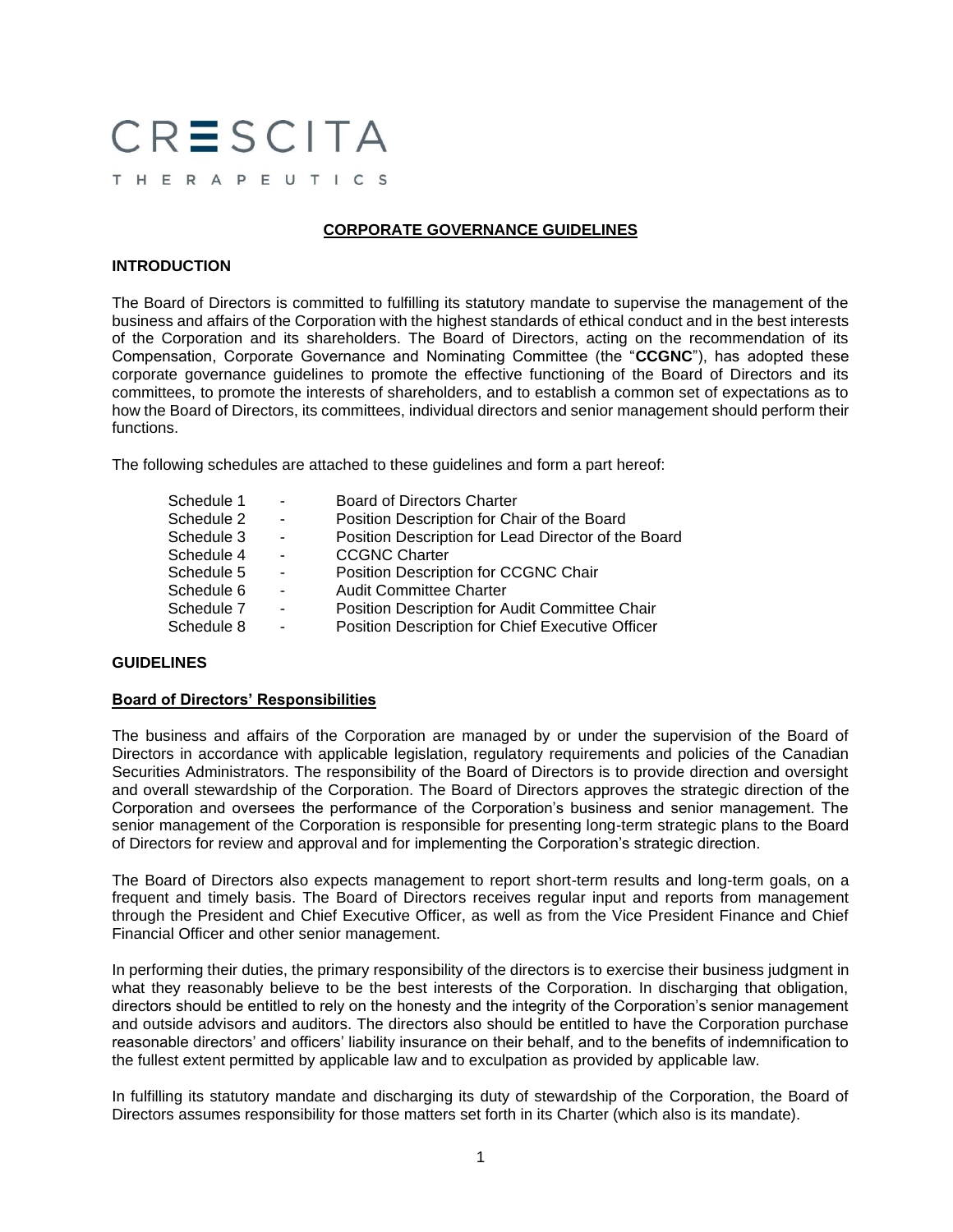# **Board of Directors' Size**

It is the current view of the Board of Directors that the Board of Directors should consist of no more than six members to facilitate its effective functioning.

# **Chair of the Board of Directors**

The Board of Directors believes that, at this time, it is appropriate for the Corporation to have a Chair who is not independent. The Chair should carry out his or her responsibilities in accordance with the position description for the Chair.

Because the Chair is not independent, a Lead Director has been appointed by the Board of Directors. The Lead Director should carry out his or her responsibilities in accordance with the written position description for the Lead Director.

# **Selection of Directors**

As provided in the CCGNC's Charter, the CCGNC will be responsible for identifying and recommending to the Board of Directors individuals qualified to become members of the Board of Directors, based primarily on the following criteria:

- judgment, character, expertise, skills and knowledge useful to the oversight of the Corporation's business,
- diversity of viewpoints, backgrounds, experiences and other demographics,
- business or other relevant experience, and
- the extent to which the interplay of the individual's expertise, skills, knowledge and experience with that of other members of the Board of Directors will build a board that is effective, collegial and responsive to the needs of the Corporation.

The CCGNC also will be responsible for initially assessing whether a candidate would be independent (and in that process applying the "Categorical Standards for Determining Independence of Directors" that are appended to the Board of Directors Charter) and advising the Board of Directors of that assessment.

The Board of Directors, taking into consideration the recommendations of the CCGNC, will be responsible for selecting the nominees for election to the Board of Directors, for appointing directors to fill vacancies, and determining whether a nominee or appointee is independent.

# **Committee Membership**

Each of the Audit Committee and the CCGNC will be composed of no fewer than three members, each of whom will satisfy the membership criteria set out in the relevant committee charter. Members of committees will be appointed by the Board of Directors upon the recommendation of the CCGNC. A director may serve on more than one committee and committee membership may be rotated periodically as necessary or advisable. The Board of Directors, taking into account the recommendation of the CCGNC, generally will designate one member of each committee as chair of that committee. Committee chairs shall carry out their responsibilities in accordance with their respective position descriptions. Committee chairs may be rotated periodically as well.

# **Evaluating Board of Directors and Committee Performance**

The CCGNC will conduct an annual assessment of the effectiveness of the Board of Directors and each of the committees.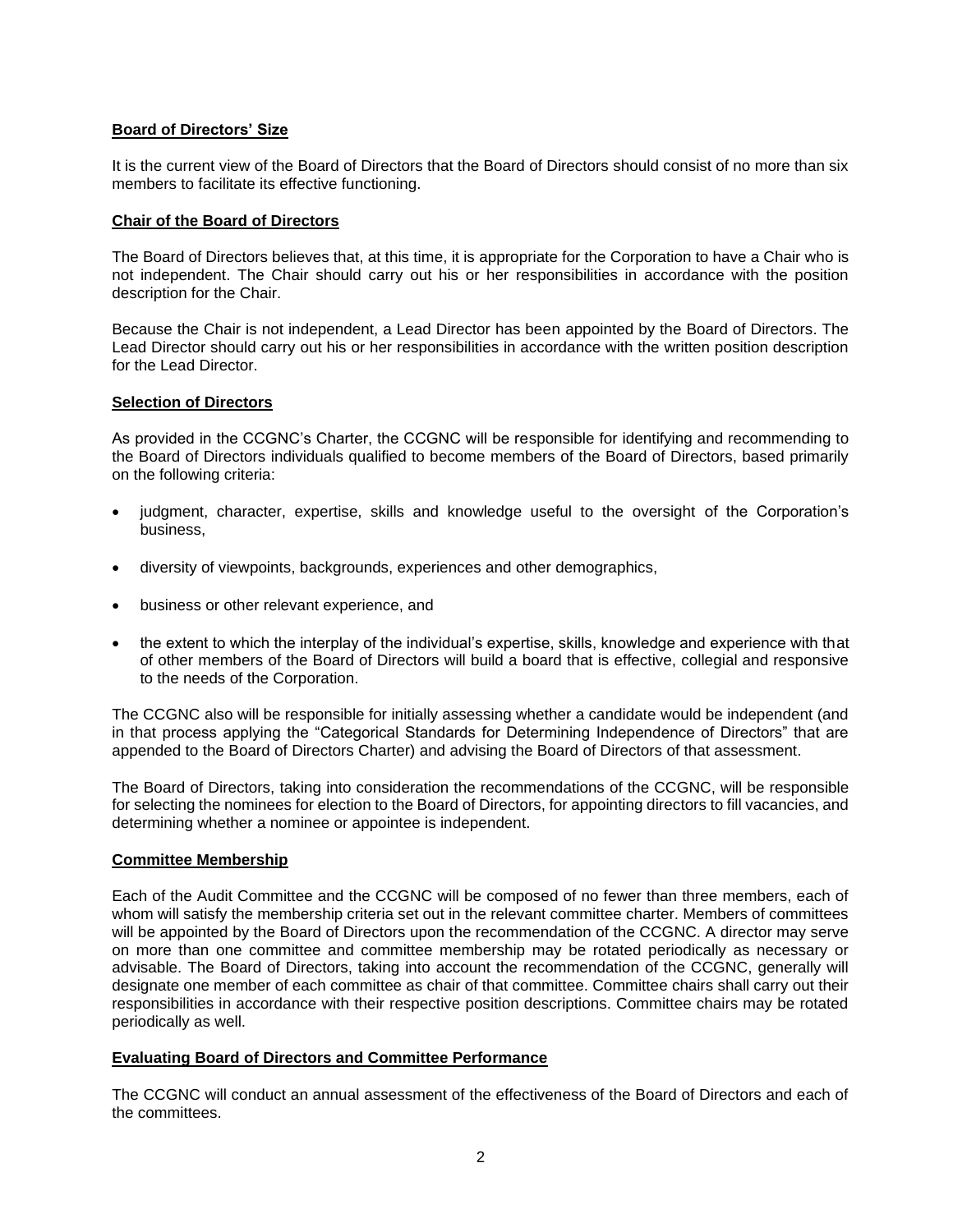# **Board of Directors and Committee Meetings**

The Board of Directors and each committee should meet as provided in its respective charter.

An agenda for each meeting of the Board of Directors and each committee meeting will be provided to each director and each member of the relevant committee. Any director or member of a committee may suggest the inclusion of subjects on the agenda of meetings of the Board of Directors or a committee. Each director and each member of a committee is free to raise at a meeting of the Board of Directors or a committee meeting, respectively, subjects that are not on the agenda for that meeting.

Materials provided to the directors for meetings of the Board of Directors and committee meetings should provide the information needed for the directors and members of the committee, respectively, to make informed judgments or engage in informed discussions.

To ensure free and open discussion and communication among directors, the independent directors will meet in executive session (with no members of senior management or non-independent directors present) after every regularly scheduled meeting of the Board of Directors and otherwise as those directors determine. The Lead Director will preside at these executive sessions, unless the directors present at such meetings determine otherwise. Any interested party may communicate directly with the Lead Director, who may invite such person to address an executive session.

Unless the chair of a committee otherwise determines, the agenda, materials and minutes for each committee meeting will be available on request to all directors, and all directors will be free to attend any committee meeting. All meetings of a committee will have a session in which the members of the committee will meet with no non-committee members present and at any time in a meeting of a committee, directors who are not members may be asked to leave the meeting to ensure free and open discussion and communication among members of the committee. It is at the Board of Directors' discretion as to whether directors who are not members of a committee will be compensated for attending meetings of that committee.

#### **Director Compensation**

As provided for in the CCGNC Charter, the form and amount of director compensation will be determined by the Board of Directors from time to time upon the recommendation of the CCGNC.

#### **Expectations of Directors**

The Board of Directors has developed a number of specific expectations of directors to promote the discharge by the directors of their responsibilities and to promote the efficient conduct of the Board of Directors.

*Commitment and Attendance*. All directors should strive to attend all meetings of the Board of Directors and the committees of which they are members. Attendance by telephone or video conference may be used when necessary to facilitate a director's attendance.

*Participation in Meetings*. Each director should be sufficiently familiar with the business of the Corporation, including its financial statements and capital structure, and the risks it faces, to ensure active and effective participation in the deliberations of the Board of Directors and of each committee on which he or she serves.

*Loyalty and Ethics*. In their roles as directors, all directors owe a duty of loyalty to the Corporation. This duty of loyalty mandates that the best interests of the Corporation take precedence over any other interest possessed by a director. Directors should conduct themselves in accordance with the Corporation's Code of Business Conduct and Ethics the full text of which may be found in Schedule B to this AIF below.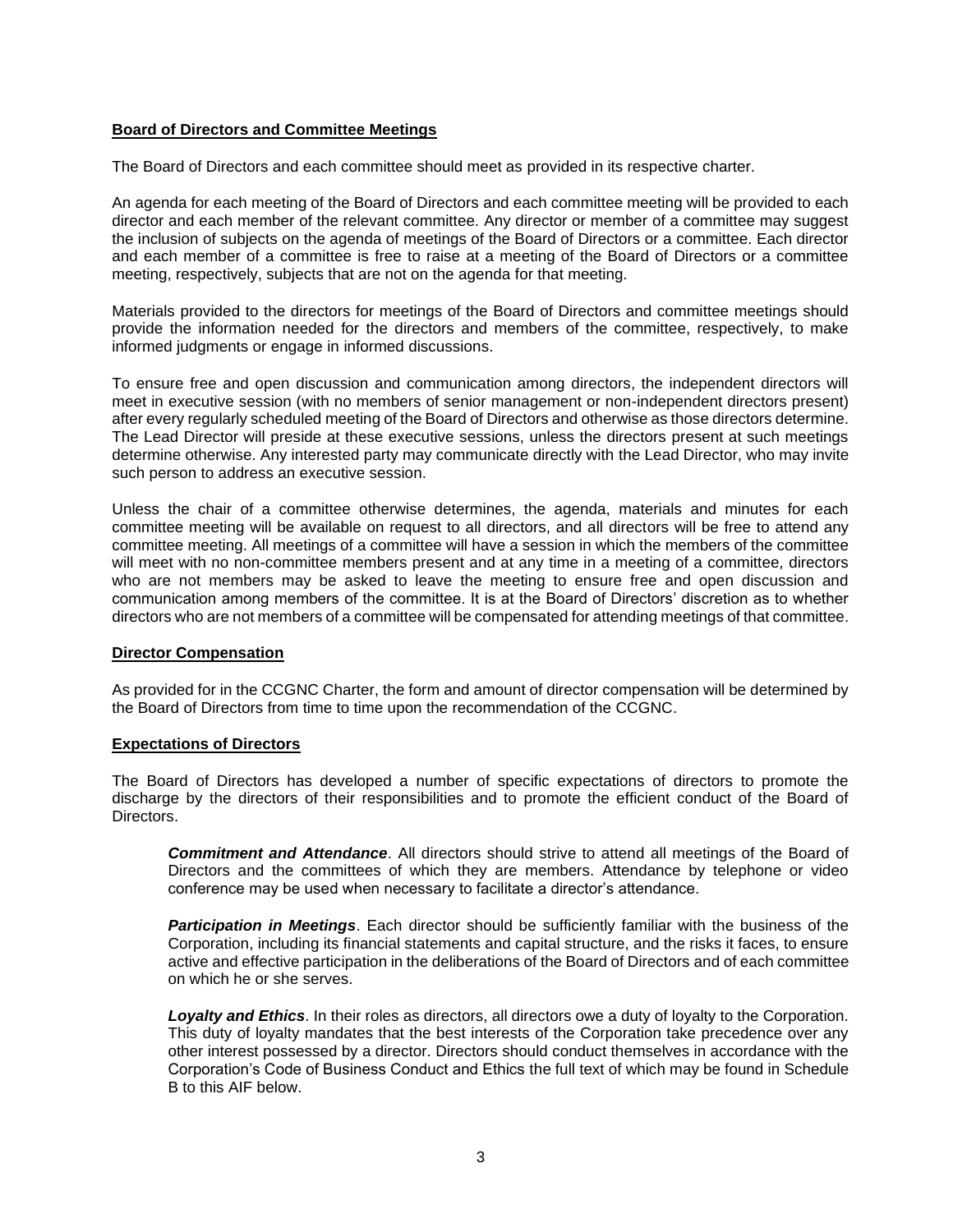*Contact with Senior Management and Employees*. All directors should be free to contact any of the members of the Corporation's senior management at any time to discuss any aspect of the Corporation's business. The Board of Directors expects that there will be frequent opportunities for directors to meet with members of senior management in meetings of the Board of Directors and committees, or in other formal or informal settings.

*Confidentiality*. The proceedings and deliberations of the Board of Directors and its committees are confidential. Each director will maintain the confidentiality of information received in connection with his or her service as a director.

#### **Orientation and Continuing Education**

Senior management, working with the Board of Directors, will provide appropriate orientation and education for new directors to familiarize them with the Corporation and its business, as well as the expected contribution of individual directors. All new directors will participate in this program orientation and education, which should be completed within four months of a director first joining the Board of Directors. In addition, senior management will schedule periodic presentations for the Board of Directors to ensure they are aware of major business trends and industry practices as and when required.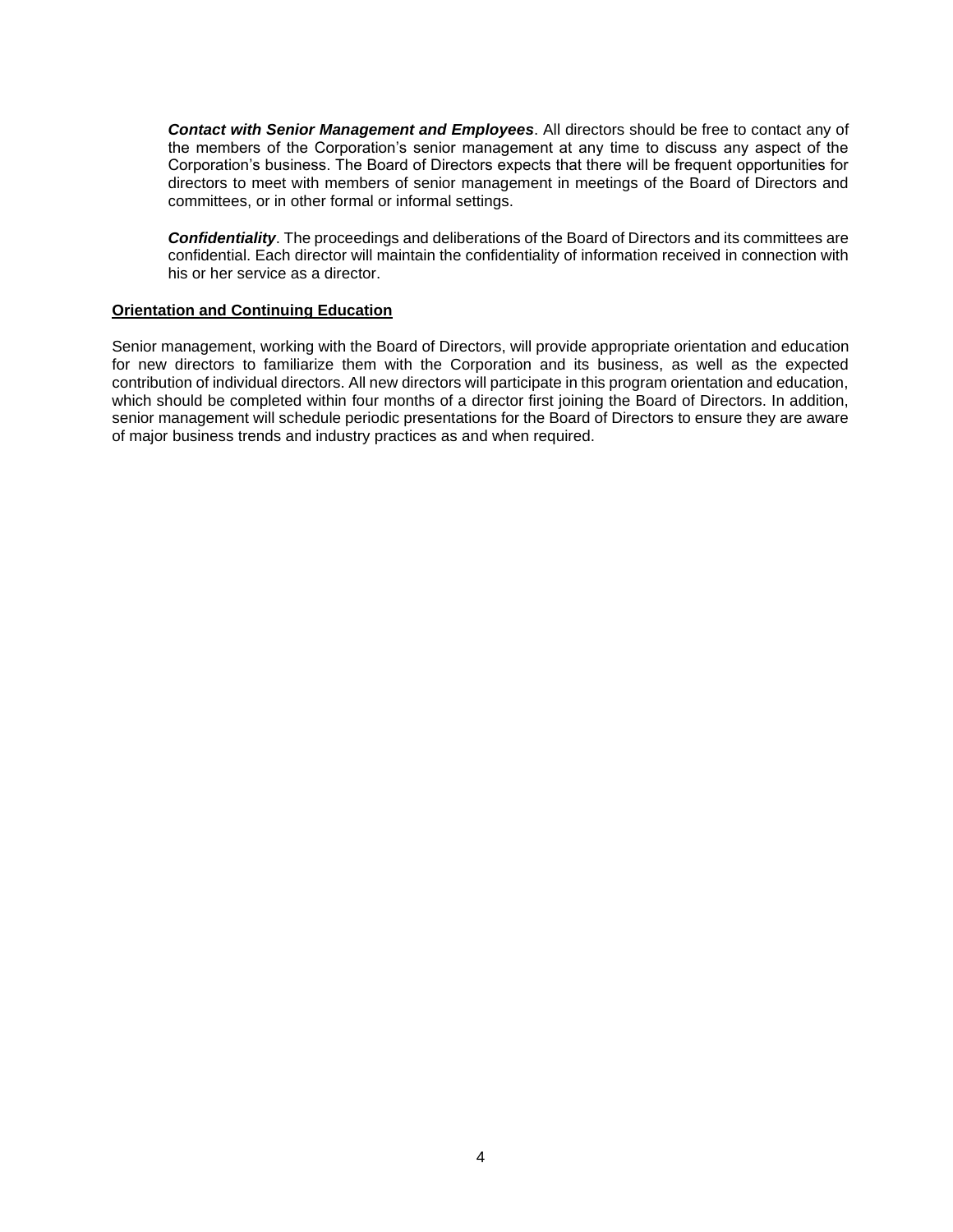# **Schedule 1 - Board of Directors Charter**

# **CRESCITA THERAPEUTICS INC. (the "Corporation")**

# **BOARD OF DIRECTORS CHARTER**

# **PURPOSE**

The Board of Directors is elected by the Corporation's shareholders to supervise the management of the business and affairs of the Corporation, in the best interests of the Corporation. The Board of Directors shall:

- Review and approve the strategic plan and business objectives of the Corporation that are submitted by senior management and monitor the implementation by senior management of the strategic plan. During at least one meeting each year, the Board of Directors will review the Corporation's long-term strategic plans and the principal issues that the Corporation expects to face in the future.
- Review the principal strategic, operational, reporting and compliance risks for the Corporation and oversee, with the assistance of the Audit Committee, the implementation and monitoring of appropriate risk management systems and the monitoring of risks.
- Ensure, with the assistance of the Compensation, Corporate Governance and Nominating Committee (the "**CCGNC**"), the effective functioning of the Board of Directors and its committees in compliance with applicable corporate governance requirements, and that such compliance is reviewed periodically by the CCGNC.
- Ensure internal controls and management information systems for the Corporation are in place and are evaluated and reviewed periodically on the initiative of the Audit Committee.
- Assess the performance of the Corporation's senior management and periodically monitor the compensation levels of such senior management based on determinations and recommendations made by the CCGNC.
- Ensure that the Corporation has in place a policy for effective communication with shareholders, other stakeholders and the public generally.
- Review and, where appropriate, approve the recommendations made by the various committees of the Board of Directors.

# **COMPOSITION**

The Board of Directors collectively should possess a broad range of skills, expertise, industry and other knowledge, and business and other experience useful to the effective oversight of the Corporation's business. The Board of Directors should be comprised of that number of individuals which will permit the Board of Directors' effective functioning. The appointment and removal of directors shall occur in accordance with the *Business Corporations Act* (Ontario) and the Corporation's by-laws. A majority of the Board of Directors should meet the independence requirements of applicable legislation, regulatory requirements and policies of the Canadian Securities Administrators. The Board of Directors has adopted a set of categorical standards for determining whether directors satisfy those requirements for independence. A copy of those standards is attached as Appendix A**.** The Board of Directors, upon the recommendation of the CCGNC, shall designate the Chair and Lead Director by majority vote of the Board of Directors.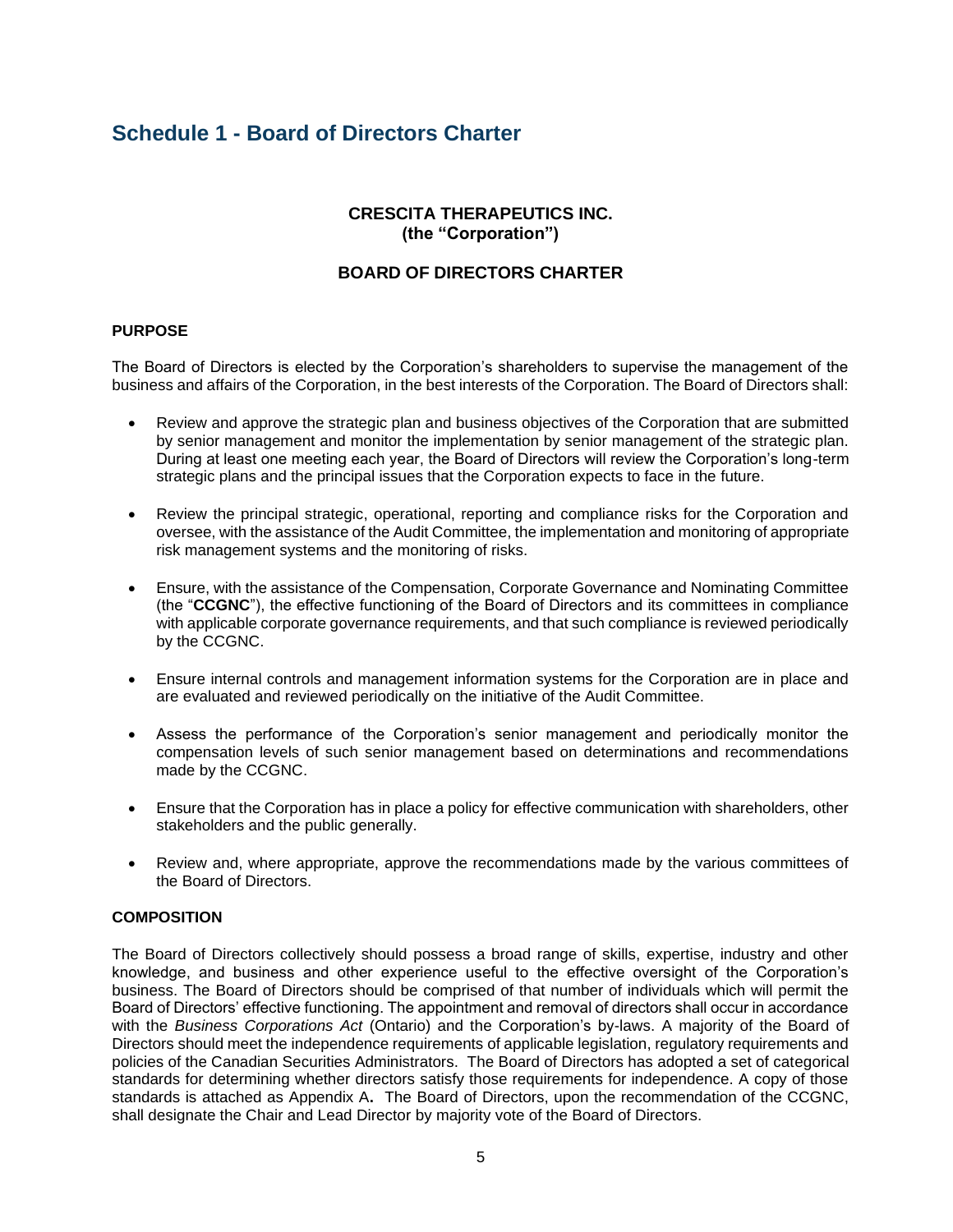# **MEETINGS**

The Board of Directors shall meet at least four times each year and more frequently as circumstances require. All members of the Board of Directors should strive to be at all meetings. The Board of Directors may meet separately, periodically, without senior management, and may request any member of the Corporation's senior management or the Corporation's outside advisors or auditor to attend meetings of the Board of Directors.

#### **COMMITTEES**

The Board of Directors may delegate authority to individual directors and committees where the Board of Directors determines it is appropriate to do so. The Board of Directors expects to accomplish a substantial amount of its work through committees and shall form at least the following two committees: the Audit Committee and the CCGNC. The Board of Directors may, from time to time, establish or maintain additional standing or special committees as it determines to be necessary or appropriate. Each committee should have a written charter and should report regularly to the Board of Directors, summarizing the committee's actions and any significant issues considered by the committee.

#### **INDEPENDENT ADVICE**

In discharging its mandate, the Board of Directors shall have the authority to retain (and authorize the payment by the Corporation of) and receive advice from special legal, accounting or other advisors as the Board of Directors determines to be necessary to permit it to carry out its duties.

# **ANNUAL EVALUATION**

Annually, the Board of Directors through the CCGNC shall, in a manner it determines to be appropriate:

- Conduct a review and evaluation of the performance of the Board of Directors and its members and committees, including the compliance of the Board of Directors with this Charter. This evaluation will focus on the contribution of the Board of Directors to the Corporation and specifically focus on areas in which the directors and senior management believe that the contribution of the Board of Directors could be improved.
- Review and assess the adequacy of this Charter and the position description for the Chair and Lead Director and make any improvements the Board of Directors determines to be appropriate.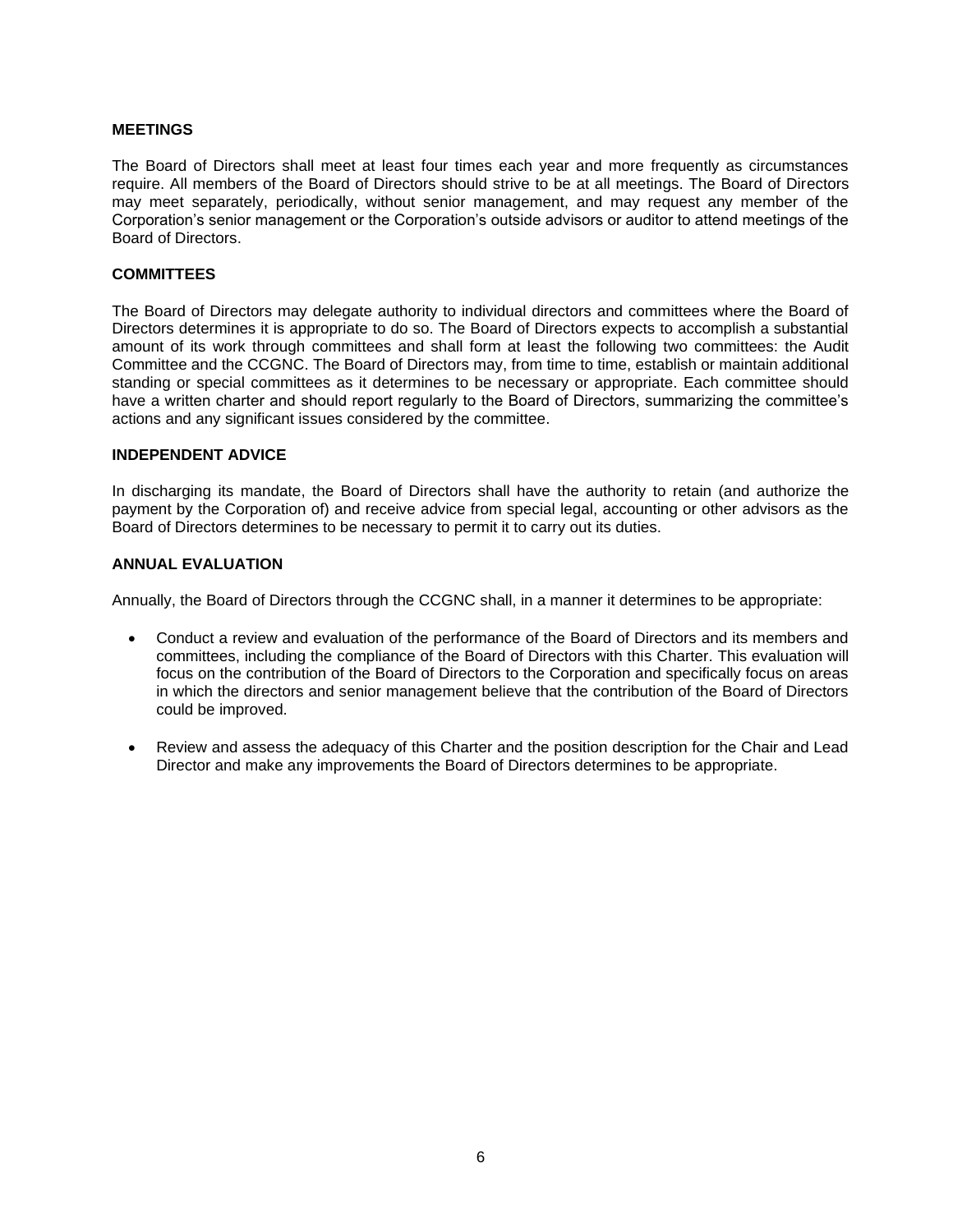# **APPENDIX A**

#### **CATEGORICAL STANDARDS FOR DETERMINING INDEPENDENCE OF DIRECTORS**

For a director to be considered independent under the rules of the Canadian Securities Administrators, he or she must have *no direct or indirect material relationship with the Corporation*, being a relationship that could, in the view of the Board of Directors, reasonably interfere with the exercise of a director's independent judgement.

The Board of Directors, upon the recommendation of the CCGNC, has considered the types of relationships that could reasonably be expected to be relevant to the independence of a director of the Corporation. The Board of Directors has determined that:

- 1. A director's interests and relationships arising solely from his or her (or any immediate family members'<sup>1</sup> ) shareholdings in the Corporation are not, in and of themselves, a bar to independence.
- 2. Unless a specific determination to the contrary is made by the CCGNC as a result of there being another direct or indirect material relationship with the Corporation, a director will be independent unless currently, or at any time within the past three years, he or she or any immediate family member:
	- **Employment:** Is (or has been) an officer or employee (or, in the case of an immediate family member, an executive officer) or (in the case of the director only) of the Corporation or any of its subsidiaries (collectively, the "**Corporation Group**") or is actively involved in the day-to-day management of the Corporation;
	- Direct Compensation: Receives (or has received) direct compensation during any twelve-month period from the Corporation Group (other than director fees and committee fees and pension or other forms of deferred compensation for prior service, provided it is not contingent on continued service);<sup>2</sup>
	- Auditor Relationship. Is (or has been) a partner or employee of a firm that is the Corporation's auditor (provided that in the case of an immediate family member, he or she participates in its audit, assurance or tax compliance (but not tax planning practice) and if during that time, he or she or an immediate family member was a partner or employee of that firm but no longer is such, he or she or the immediate family member personally worked on the Corporation's audit;
	- Material Commercial Relationship. Has (or has had), or is an executive officer, employee or significant shareholder of a person that has (or has had), a significant commercial relationship with the Corporation Group;
	- Cross-Compensation Committee Link. Is employed as an executive officer of another entity whose compensation committee (or similar body) during that period of employment included a current executive officer of the Corporation; or
	- Material Association. Has (or has had) a close association with an executive officer of the Corporation.

<sup>&</sup>lt;sup>1</sup> A spouse, parent, child, sibling, mother-in-law, father-in-law, son-in-law, daughter-in-law, brother-in-law, sister-in-law, or (ii) any person (other than domestic employees) who shares that director's home.

<sup>&</sup>lt;sup>2</sup> Employment as an interim chair or an interim Chief Executive Officer need not preclude a director from being considered independent following the end of that employment. Receipt of compensation by an immediate family member need not preclude a director from being independent if that family member is a non-executive employee.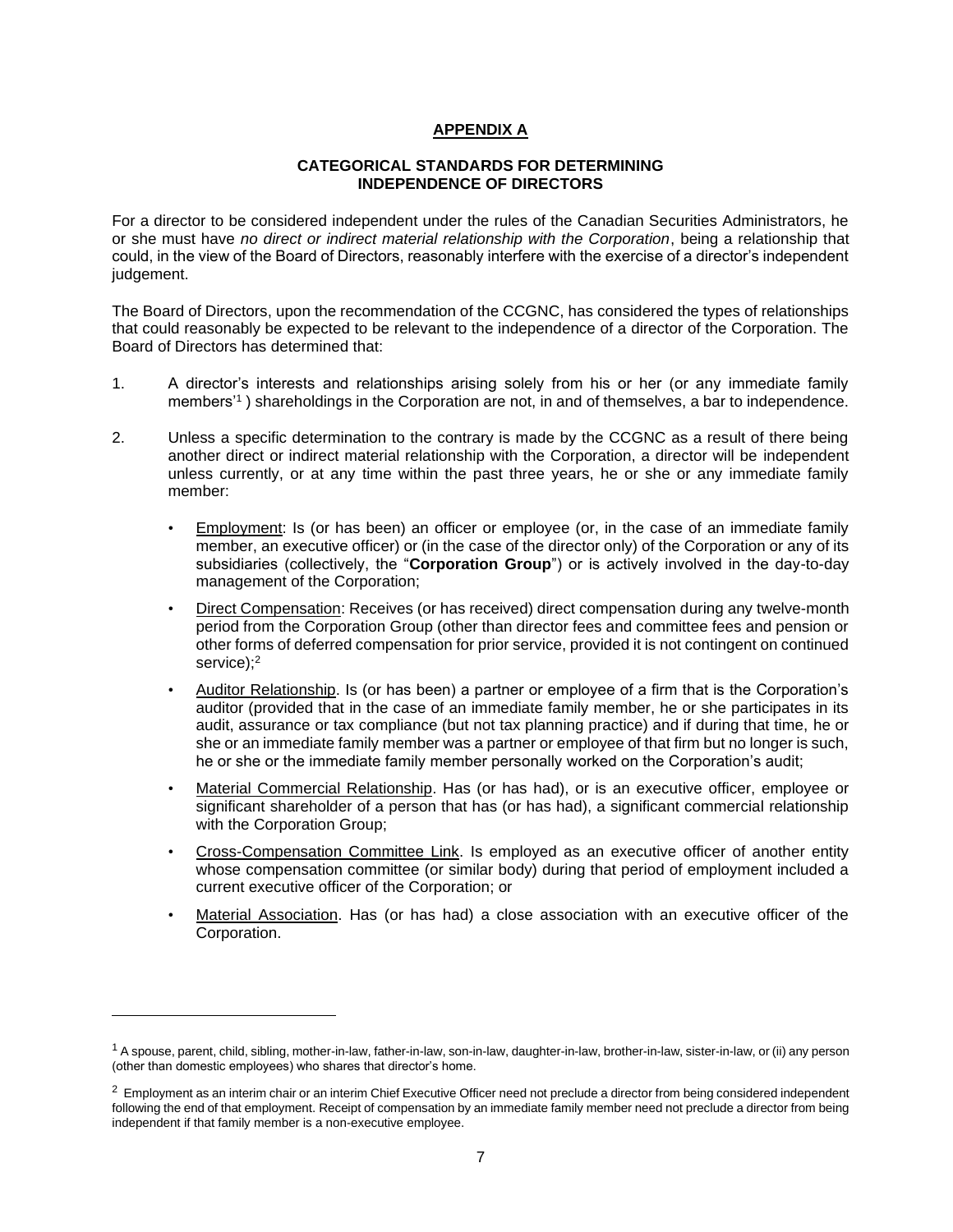Notwithstanding the foregoing, no director will be considered independent if applicable securities legislation, rules or regulations expressly prohibit such person from being considered independent.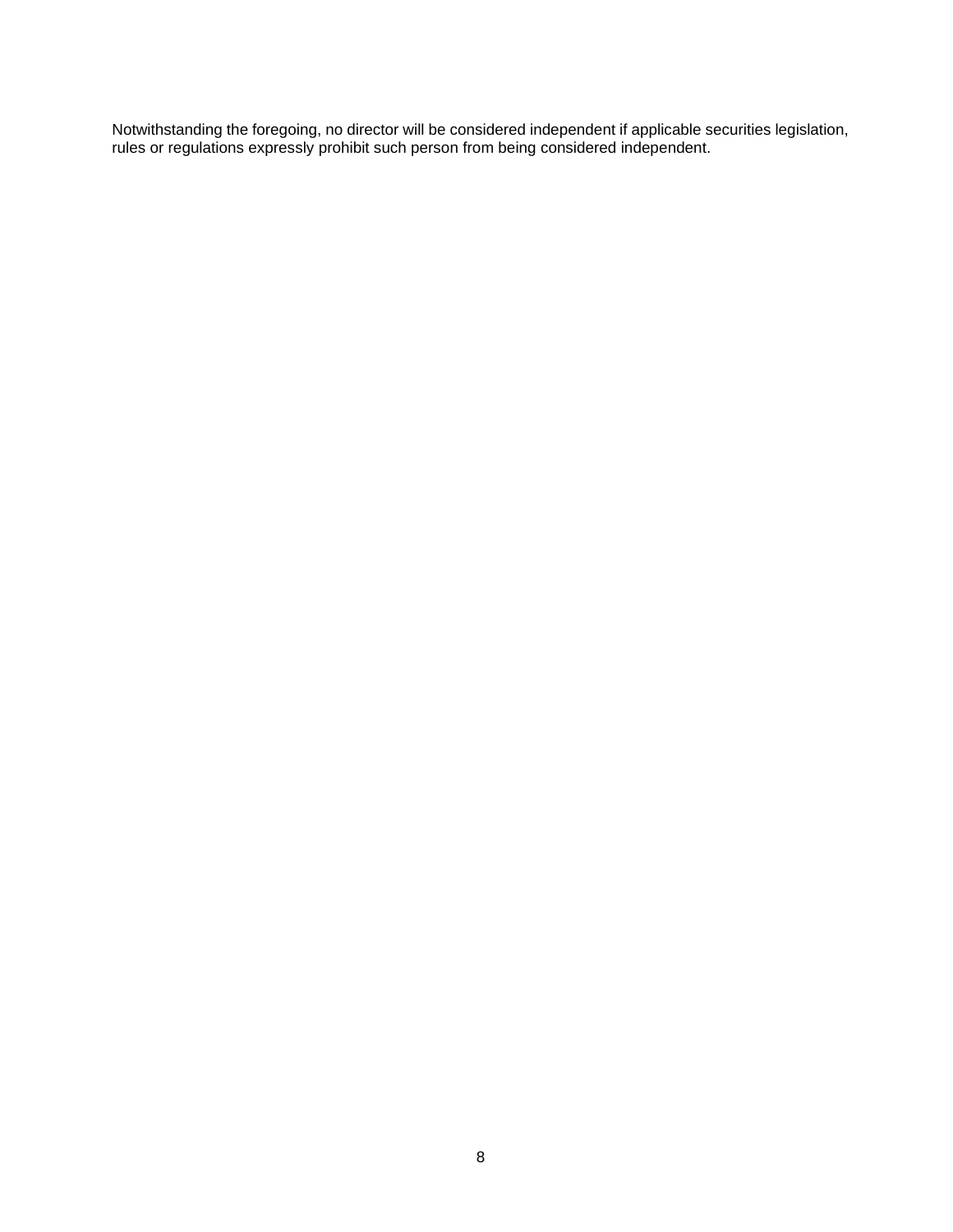# **Schedule 2 - Position Description for Chair of the Board**

# **CRESCITA THERAPEUTICS INC.** (the "**Corporation**")

# **CHAIR OF THE BOARD OF DIRECTORS**

#### **POSITION DESCRIPTION**

The Chair is a director who is designated by the Board of Directors to assist the Board of Directors in fulfilling its duties effectively and efficiently.

The designation of the Chair shall take place annually at the first meeting of the Board of Directors after a meeting of the shareholders at which directors are elected, provided that if the designation is not so made, the director who is then serving as Chair shall continue as Chair until his or her successor is appointed.

#### **Chair**

The responsibilities of the Chair include:

- acting as a liaison between the Board of Directors and management,
- promoting a thorough understanding by members of the Board of Directors and senior management of the duties and responsibilities of the Board of Directors,
- recommending procedures to enhance the work of the Board of Directors and cohesiveness among directors,
- ensuring that the Board of Directors is appropriately involved in approving strategy and supervising senior management's progress against achieving that strategy,
- in connection with meetings of the Board of Directors:
	- o taking the principal initiative in scheduling meetings of the Board of Directors,
	- $\circ$  organizing and presenting the agenda for Board of Directors meetings such that,
		- **.** all of the responsibilities assigned to the Board of Directors under the terms of its Charter are discharged on a timely and diligent basis, and
		- **EXEDER** members of the Board of Directors have input into the agendas,
	- o monitoring the adequacy of materials provided to the Board of Directors by senior management in connection with the Board of Directors deliberations,
	- $\circ$  ensuring that members of the Board of Directors have sufficient time to review the materials provided to them and to fully discuss the business that comes before the Board of Directors, and
	- o presiding over meetings of the Board of Directors,
- on an annual basis, facilitating the annual performance review and evaluation of the Board of Directors and its members in accordance with the Charter and facilitating the assessment of the adequacy of the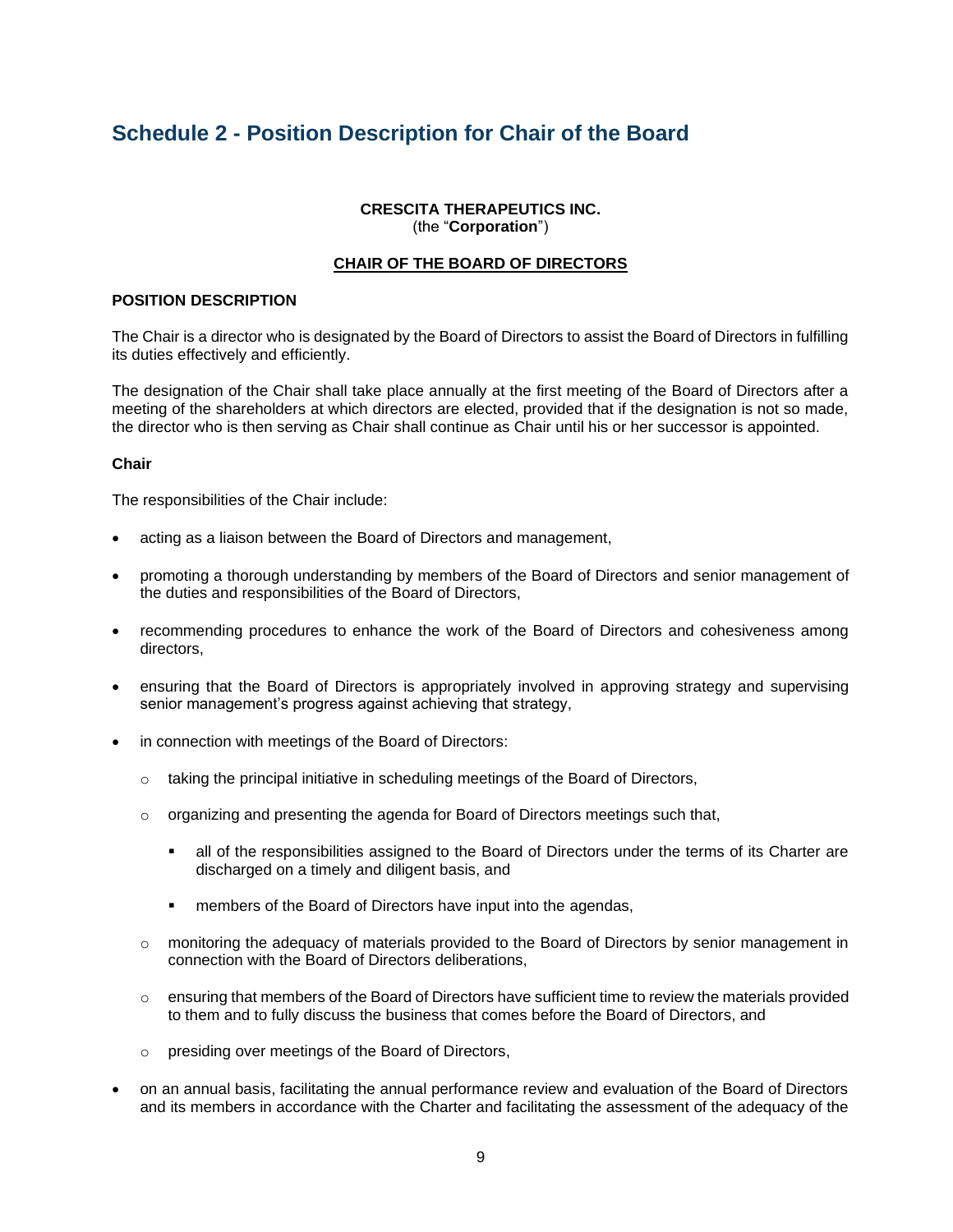Charter, and performing such other functions as may be ancillary to the duties and responsibilities described above and as may be delegated to the Chair by the Board of Directors from time to time.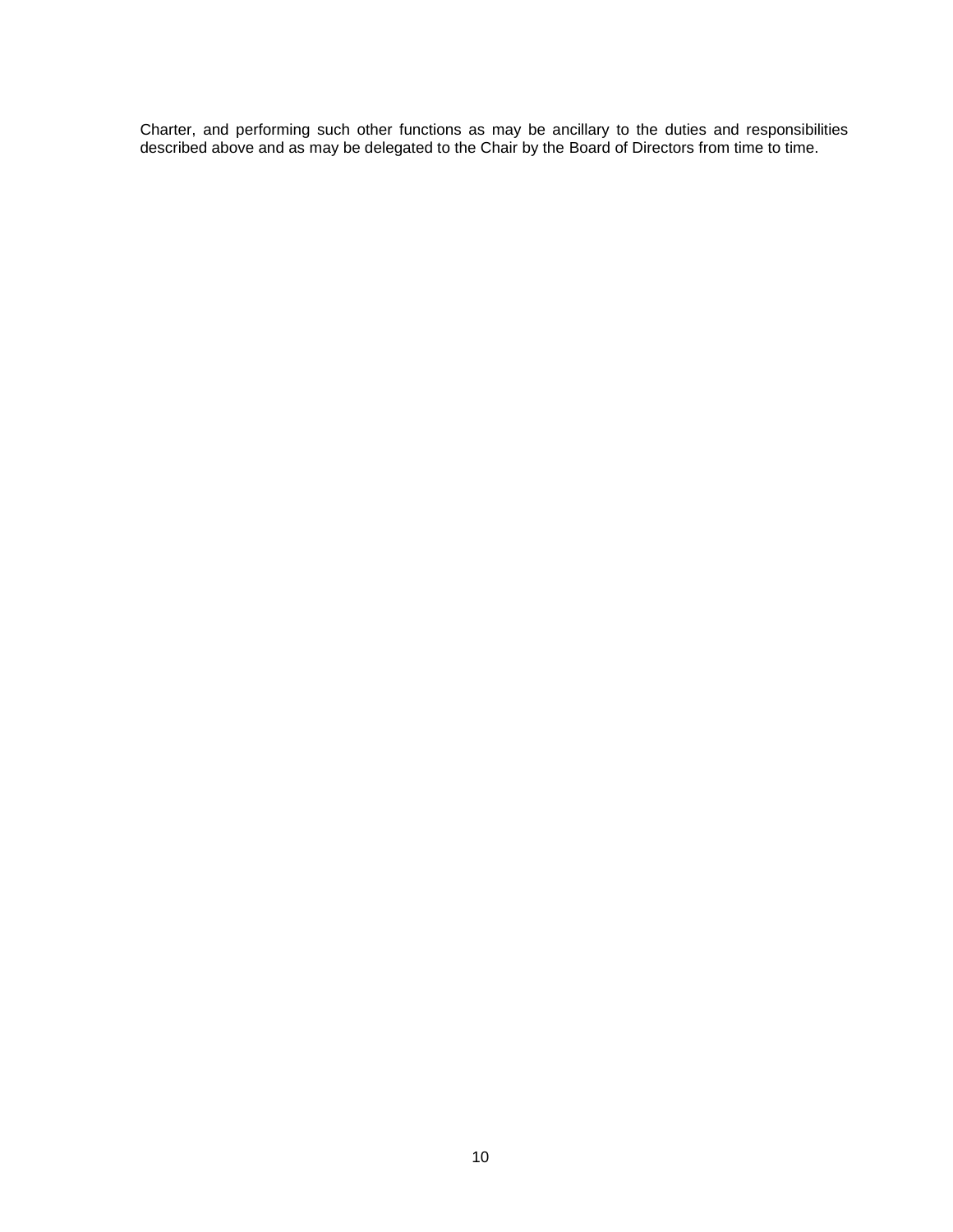# **Schedule 3 - Position Description for Lead Director of the Board**

# **CRESCITA THERAPEUTICS INC.** (the "**Corporation**")

# **LEAD DIRECTOR OF THE BOARD**

# **POSITION DESCRIPTION**

The Lead Director is an "independent" director who is designated by the Board of Directors to assist the Board of Directors in fulfilling its duties independent of management. The Lead Director role also exists to ensure that directors have an independent leadership contact.

The designation of the Lead Director shall take place annually at the first meeting of the Board of Directors after a meeting of the shareholders at which directors are elected, provided that if the designation is not so made, the director who is then serving as Lead Director shall continue as Lead Director until his or her successor is appointed.

#### **Lead Director**

The responsibilities of the Lead Director include:

- acting as an independent liaison between the Board of Directors and senior management,
- together with the Chair, promoting a thorough understanding by members of the Board of Directors and management of the duties and responsibilities of the Board of Directors,
- together with the Chair, recommending procedures to enhance the work of the Board of Directors,
- working with the Chair to ensure that the Board of Directors is appropriately involved in approving strategy and supervising management's progress against achieving that strategy,
- ensuring that independent directors have had adequate opportunities to discuss issues without management present,
- communicating to senior management, as appropriate, the results of private discussions among independent directors,
- together with the Chair, in connection with meetings of the Board of Directors:
	- o scheduling meetings of the Board of Directors,
	- $\circ$  organizing and presenting the agenda for Board of Directors meetings such that,
		- **EXECT** all of the responsibilities assigned to the Board of Directors under the terms of its Charter are discharged on a timely and diligent basis, and
		- members of the Board of Directors have input into the agendas,
	- $\circ$  monitoring the adequacy of materials provided to the Board of Directors by management in connection with the Board of Directors deliberations,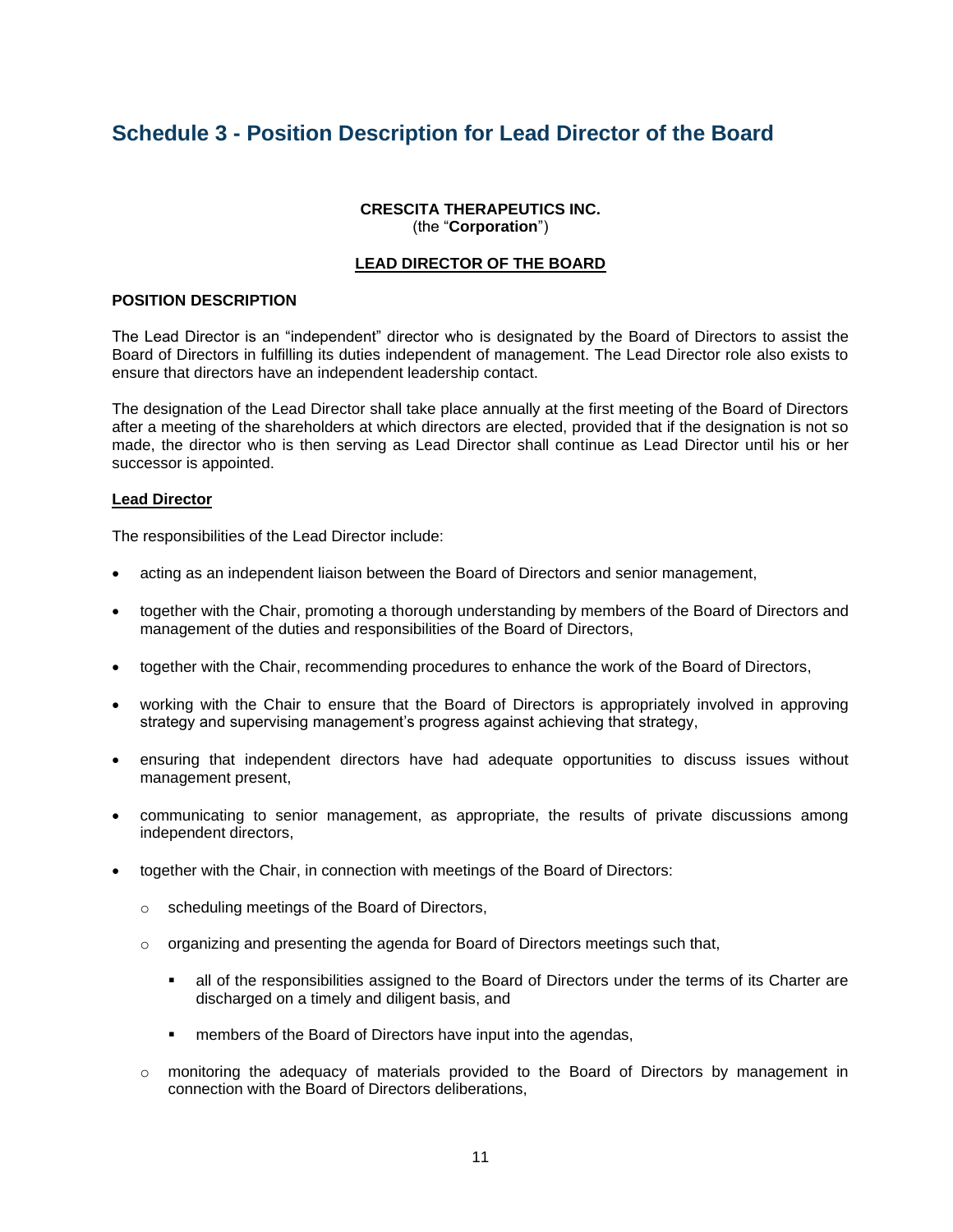- $\circ$  ensuring that members of the Board of Directors have sufficient time to review the materials provided to them and to fully discuss the business that comes before the Board of Directors,
- $\circ$  presiding over meetings of the Board of Directors where the Chair is not in attendance, and
- o presiding over executive meetings of the Board of Directors, its non-management directors and its independent directors,
- on an annual basis, facilitating the annual performance review and evaluation of the Board of Directors and its members in accordance with the Charter and facilitating the assessment of the adequacy of the Charter,
- presiding over meetings of the Corporation's shareholders when the Chair is absent or when the Board of Directors determines the Lead Director should do so, and
- performing such other functions as may be ancillary to the duties and responsibilities described above and as may be delegated to the Lead Director by the Board of Directors from time to time.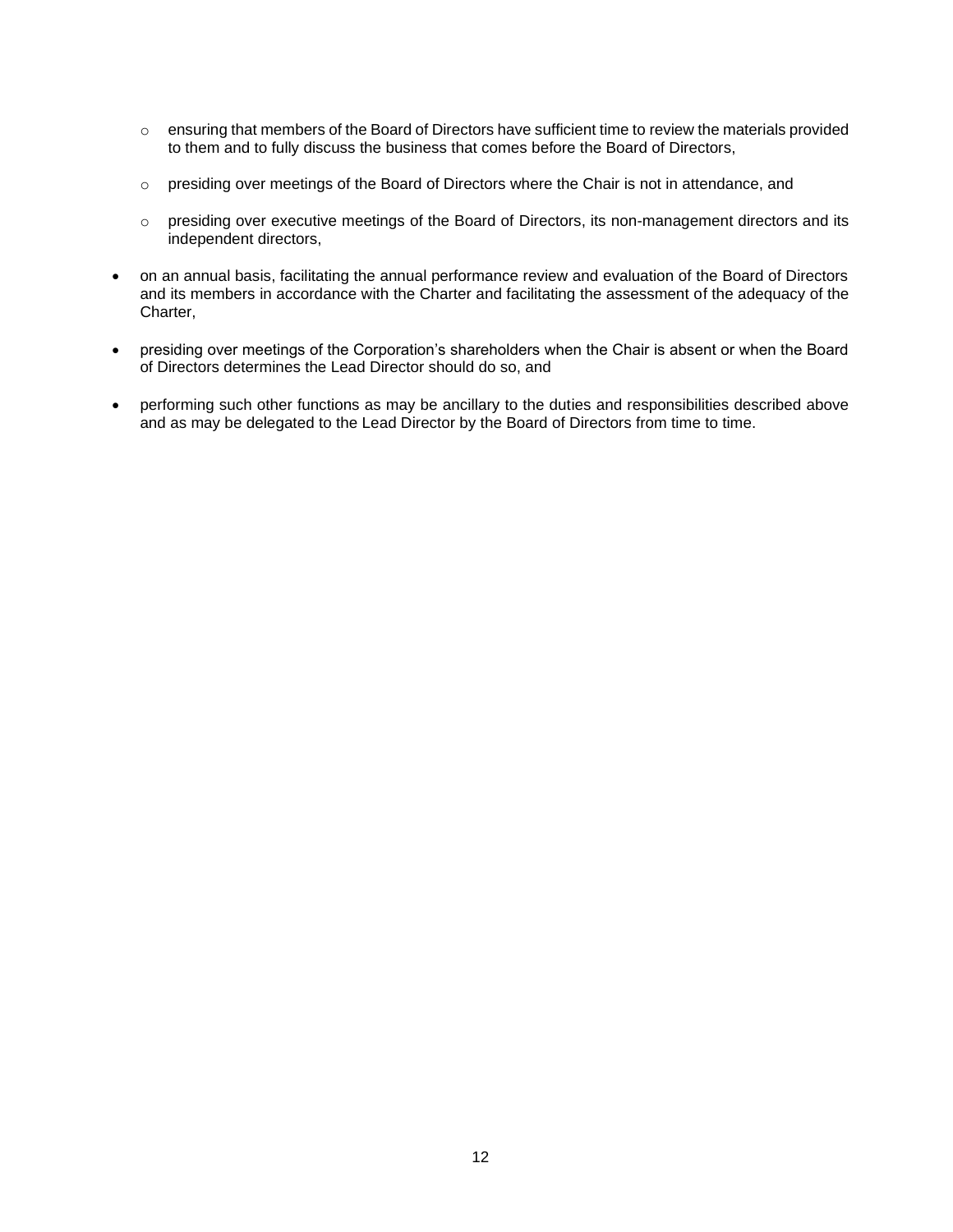# **Schedule 4 - CCGNC Charter**

# **CRESCITA THERAPEUTICS INC. (the "Corporation")**

# **COMPENSATION, CORPORATE GOVERNANCE AND NOMINATING COMMITTEE CHARTER**

# **PURPOSE**

The Compensation, Corporate Governance and Nominating Committee (the "**CCGNC**") is appointed by the Board of Directors to, when necessary or appropriate, and to the extent not otherwise being considered and addressed by the Board of Directors:

- recruit, develop and retain senior management,
- conduct performance evaluations and determine compensation of senior management,
- develop succession planning systems and processes relating to senior management,
- develop a compensation structure for the Board of Directors and senior management, including salaries, annual and long-term incentive plans and plans involving share options, share issuances and share unit awards,
- deal with all material benefit plan matters,
- develop to the Board of Directors appropriate corporate governance principles for the Corporation,
- develop procedures for the conduct of Board meetings, and the proper discharge of the Board of Directors' mandate,
- oversee periodic reviews of the Board of Directors', its committees' and individual directors' performance and the assessment of the Board of Directors' and committees' charters,
- undertake such other initiatives to enable the Board of Directors to provide effective corporate governance,
- develop criteria for selecting new directors,
- assist the Board of Directors by identifying individuals qualified to become members of the Board of Directors (consistent with criteria approved by the Board of Directors),
- develop a list of director nominees for the annual meeting of shareholders and for each committee of the Board of Directors and the chair of each committee, and
- make recommendations, if required, to the Board of Directors with respect to the matters listed above.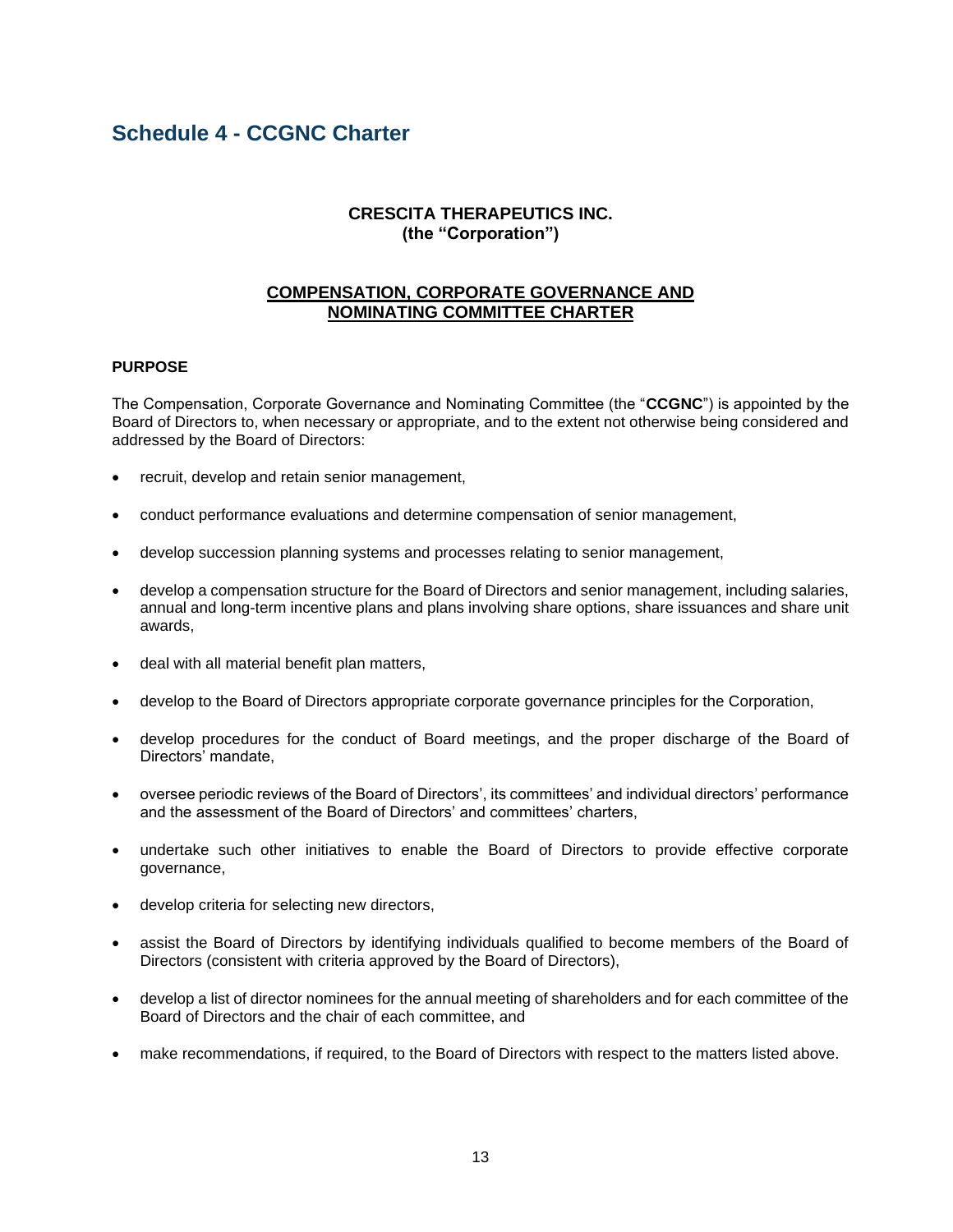# **REPORTS**

The CCGNC shall report to the Board of Directors on a regular basis, and in any event at least annually. The CCGNC shall prepare a report on the Corporation's system of corporate governance practices for inclusion in the management information circular or other public disclosure documents of the Corporation. The CCGNC also shall prepare a report disclosing the extent (if any) to which the Corporation does not comply with the corporate governance guidelines of applicable legislation, regulatory requirements and policies of the Canadian Securities Administrators.

# **COMPOSITION**

The members of the CCGNC shall be three directors who are appointed (and may be replaced) by the Board of Directors. The appointment of members of the CCGNC shall take place annually at the first meeting of the Board of Directors after a meeting of shareholders at which directors are elected, provided that if the appointment of members of the CCGNC is not so made, the directors who are then serving as members of the CCGNC shall continue as members of the CCGNC until their successors are appointed. The Board of Directors may appoint a member to fill a vacancy that occurs in the CCGNC between annual elections of directors. Any member of the CCGNC may be removed from the CCGNC by a resolution of the Board of Directors. Unless the Chair is appointed by the Board of Directors, the members of the CCGNC may designate a Chair by majority vote of the members of the CCGNC.

The majority of the members of the CCGNC shall meet the Corporation's "Categorical Standards for Determining Independence of Directors". Each member of the CCGNC shall have or develop an understanding of corporate governance principles and practices.

#### **RESPONSIBILITIES**

#### **Corporate Governance and Compliance**

The CCGNC shall, when necessary or appropriate, and to the extent not otherwise being considered and addressed by the Board of Directors:

- review from time to time the size of the Board of Directors and number of directors who are independent for the purpose of applicable requirements,
- periodically review the adequacy of the Corporate Governance Guidelines and Code of Business Conduct and Ethics of the Corporation and determine any proposed changes to those Guidelines or that Code to the Board of Directors for approval,
- be responsible for granting any waivers from the application of the Corporation's Code of Business Conduct and Ethics and review senior management's monitoring of compliance with that Code,
- periodically review the practices of the Board of Directors (including separate meetings of nonmanagement directors and of independent directors) to ensure compliance with the Corporate Governance Guidelines of the Corporation, periodically review the powers, mandates and performance, and the membership of the various committees of the Board of Directors,
- periodically review the relationship between senior management and the Board of Directors with a view to ensuring that the Board of Directors is able to function independently of senior management, and
- make recommendations, if required, to the Board of Directors with respect to the matters listed above.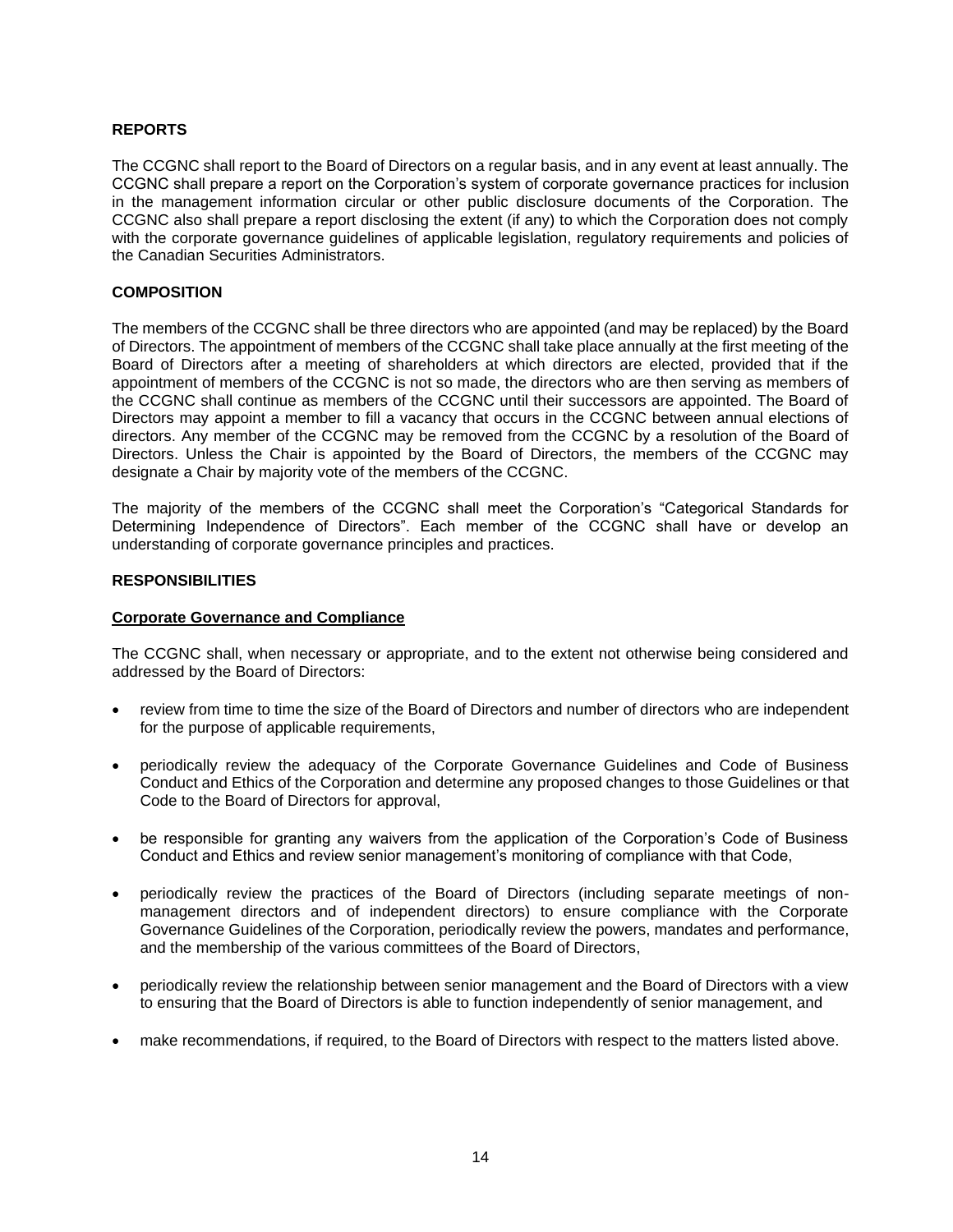# **Compensation**

The CCGNC shall, when necessary or appropriate, and to the extent not otherwise being considered and addressed by the Board of Directors:

- At least annually, review with the Chief Executive Officer the long-term goals and objectives of the Corporation which are relevant to the Chief Executive Officer's compensation, evaluate the Chief Executive Officer's performance in light of those goals and objectives, determine and recommend to the independent directors for approval, the Chief Executive Officer's compensation based on that evaluation, and report to the Board of Directors thereon. In determining the Chief Executive Officer's compensation, the CCGNC shall consider the Corporation's performance, the value of similar incentive awards to Chief Executive Officers at comparable companies, and the awards given to the Chief Executive Officer in past years, with a view to maintaining a compensation program for the Chief Executive Officer at a fair and competitive level, consistent with the best interests of the Corporation,
- at least annually, in consultation with the Chief Executive Officers, review the compensation of all members of senior management other than the Chief Executive Officer, with a view to maintaining a compensation program for the senior management at a fair and competitive level, consistent with the best interests of the Corporation,
- periodically review compensation of directors, the Chair, the Lead Director and those acting as committee chairs to, among other things, ensure their compensation appropriately reflects the responsibilities they are assuming,
- fix and determine (and, as it determines to be appropriate, delegate the authority to fix and determine) awards (and the vesting criteria thereof) to employees of stock or stock options pursuant to any of the Corporation's equity-based plans now or from time to time in effect or otherwise as permitted by applicable legislation, regulatory requirements and policies of the Canadian securities administrators and applicable stock exchanges and exercise such other power and authority as may be permitted or required under those plans,
- in co-operation with the Corporation's senior management, oversee the human resources policies and programs which are of strategic significance to the Corporation,
- review all executive compensation and corporate governance related disclosure prior to public disclosure by the Corporation,
- periodically review with the Board of Directors the succession plans relating to the senior positions and make selections of individuals to occupy these positions, and
- make recommendations, if required, to the Board of Directors with respect to the matters listed above.

# **Director Candidates**

The CCGNC shall, when necessary or appropriate, and to the extent not otherwise being considered and addressed by the Board of Directors:

- review periodically the competencies, skills and personal qualities required of directors to add value to the Corporation in light of the opportunities and risks facing the Corporation and the Corporation's proposed strategies, the need to ensure that a majority of the Board of Directors is comprised of individuals who meet the independence requirements of applicable legislation and stock exchange requirements, and the policies of the Board of Directors with respect to director tenure, retirement and succession and director commitments.
- in co-operation with the Corporation's senior management, oversee an appropriate orientation and education for any new directors in order to familiarize them with the Corporation and its business,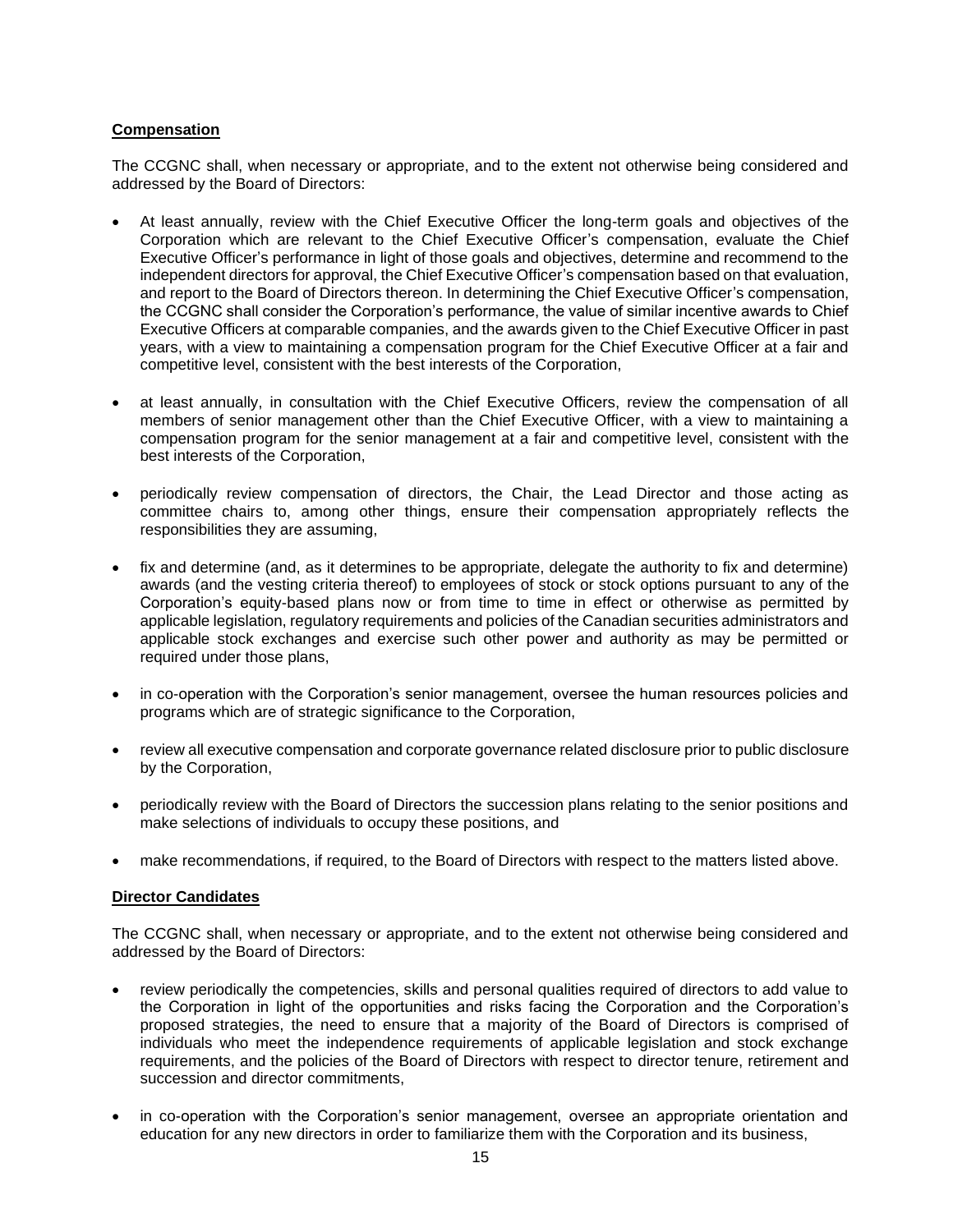- actively seek individuals qualified (in context of the Corporation's needs and any formal criteria established by the Board of Directors) to become members of the Board of Directors for recommendation to the Board of Directors,
- review the membership and allocation of directors to the various committees of the Board of Directors, and the chairs thereof,
- establish procedures for the receipt of comments from all directors to be included in a periodic assessment of the Board of Director's performance,
- if the need should arise, approve the engagement of independent advisors for individual directors at the expense of the Corporation, and
- make recommendations, if required, to the Board of Directors with respect to the matters listed above.

#### **MEETINGS**

The CCGNC shall meet at least twice per year and more frequently as circumstances require. All members of the CCGNC should strive to be at all meetings. The CCGNC shall meet separately, periodically, with senior management and may request any member of the Corporation's senior management or the Corporation's outside counsel to attend meetings of the CCGNC or with any members of, or advisors to, the CCGNC. The CCGNC will also meet in camera at each of its regularly scheduled meetings. The CCGNC shall keep minutes of each meeting of the CCGNC.

Quorum for the transaction of business at any meeting of the CCGNC shall be a majority of the number of members of the CCGNC or such greater number as the CCGNC shall by resolution determine. The powers of the CCGNC may be exercised at a meeting at which a quorum of the CCGNC is present in person or by telephone or other electronic means or by a resolution signed by all members entitled to vote on that resolution at a meeting of the CCGNC. Each member (including the Chair) is entitled to one (but only one) vote in CCGNC proceedings.

Meetings of the CCGNC shall be held from time to time and at such place as a member of the CCGNC may request upon 48 hours prior notice. The notice period may be waived by a quorum of the CCGNC.

The CCGNC may delegate authority to individual members and subcommittees of its members where the CCGNC determines it is appropriate to do so.

#### **INDEPENDENT ADVICE**

In discharging its mandate, the CCGNC shall have the authority to retain (and authorize the payment by the Corporation of) and receive advice from special legal or other advisors as the CCGNC determines to be necessary to permit it to carry out its duties. The CCGNC shall have the sole authority to appoint and, if appropriate, terminate any consultant used to identify director candidates and to approve the consultant's fees and other retention terms.

# **ANNUAL EVALUATION**

Annually, the CCGNC shall, in a manner it determines to be appropriate:

- Conduct a review and evaluation of the performance of the CCGNC and its members, including the compliance of the CCGNC with this Charter.
- Review and assess the adequacy of its Charter and the position description for its Chair and recommend to the Board of Directors any improvements to this Charter or the position description that the CCGNC determines to be appropriate.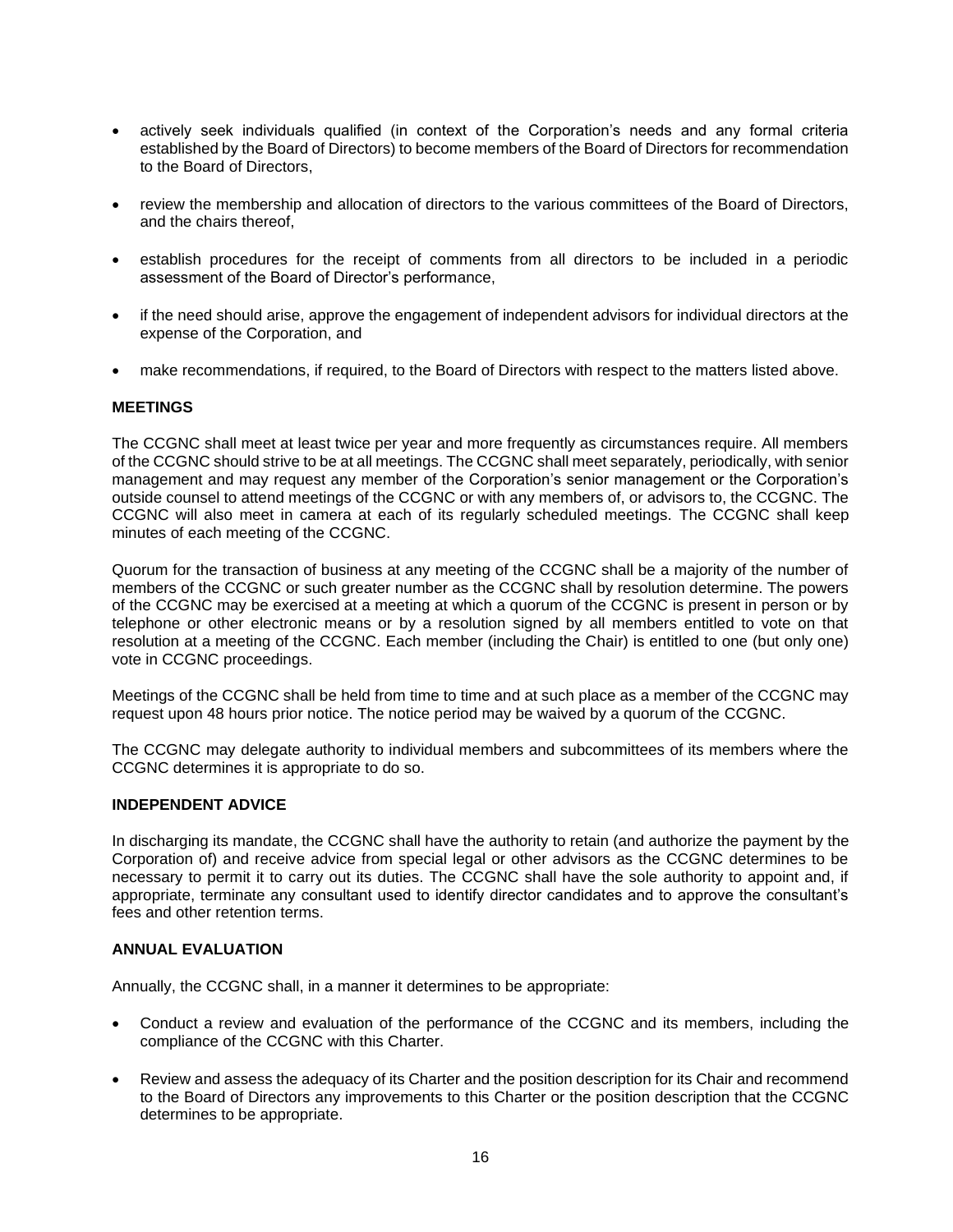# **Schedule 5 - Position Description for CCGNC Chair**

**CRESCITA THERAPEUTICS INC.** (the "**Corporation**")

# **CHAIR OF THE COMPENSATION, CORPORATE GOVERNANCE AND NOMINATING COMMITTEE**

# **POSITION DESCRIPTION**

The chair (the "**Chair**") is a member of the Compensation, Corporate Governance and Nominating Committee (the "**CCGNC**"), designated by the Board of Directors to assist the CCGNC in fulfilling its duties effectively and efficiently in accordance with the written Charter of the CCGNC.

This position description is subject to and shall be interpreted in a manner consistent with the Corporation's constating documents and any applicable legislation (including the *Business Corporations Act* (Ontario) and the rules and policies of the stock exchange on which the Corporation's securities are listed), all as may be amended or amended and restated from time to time.

The Board of Directors shall review and assess the adequacy of this position description as required from time to time and approve any changes it deems appropriate.

# **OFFICE**

The designation of the Chair shall take place annually at the first meeting of the Board of Directors after a meeting of the members at which directors of the Board of Directors are elected, provided that if the designation of Chair is not so made, the director of the Board of Directors who is then serving as Chair shall continue as Chair until his or her successor is appointed.

# **REMUNERATION**

The Chair shall receive such remuneration as the Board may determine from time to time.

# **INDEPENDENCE**

The Chair shall meet the Corporation's "Categorical Standards for Determining Independence of Directors", and free of any relationship that, in the opinion of the Board of Directors, would interfere with the exercise of his or her independent judgement as the Chair of the CCGNC.

# **RESPONSIBILITIES**

The Chair will provide leadership to the CCGNC in discharging its mandate as set out in the Charter, including by promoting:

- a thorough understanding by members of the CCGNC and senior management of the duties and responsibilities of the CCGNC,
- cohesiveness among members of the CCGNC, and
- promoting honest and ethical decision making by members of the CCGNC.

The Chair shall be the liaison between the CCGNC, the Board of Directors and the Corporation's senior management, promoting open and constructive discussions between members of the CCGNC and each of these parties.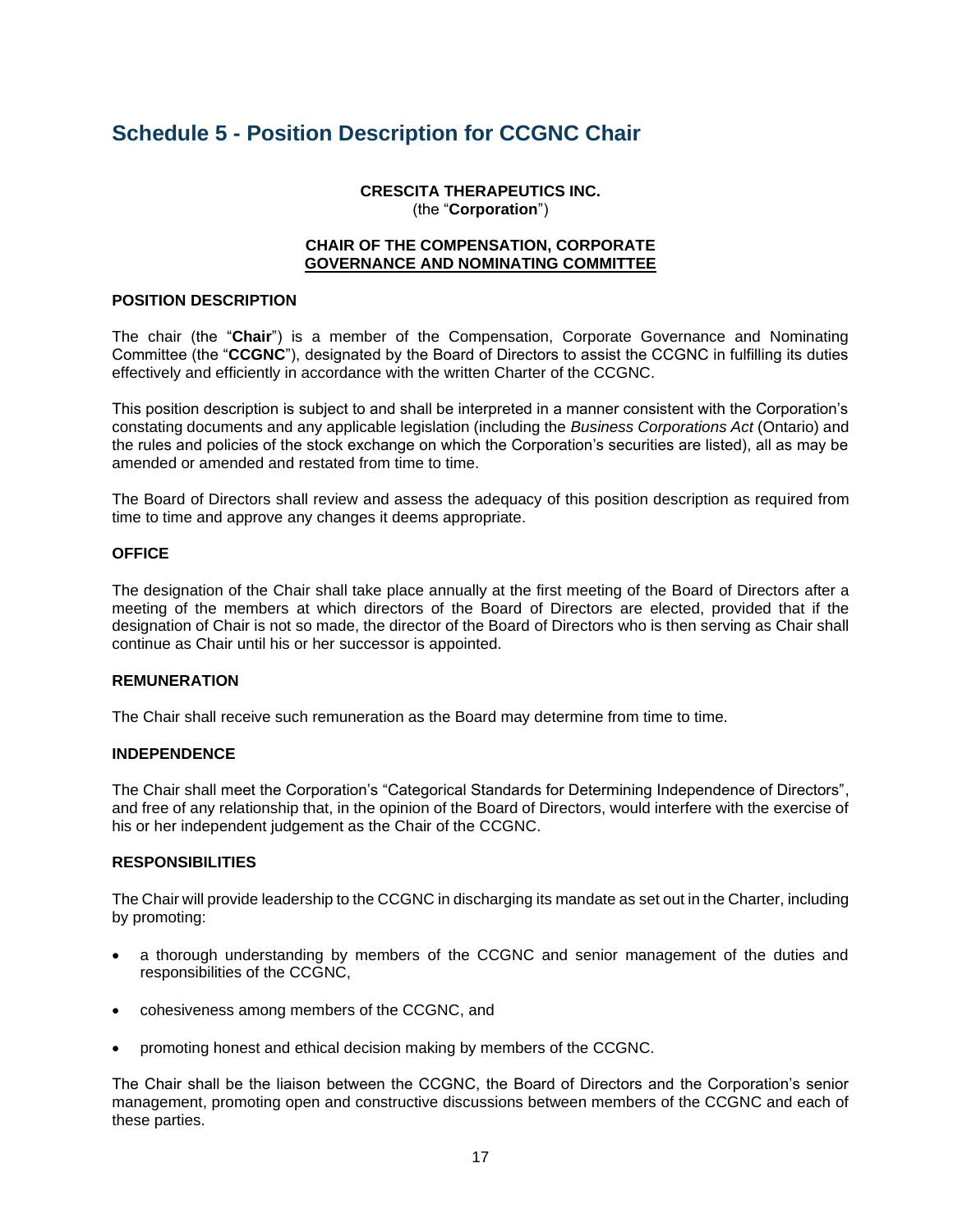In connection with meetings of the CCGNC, the Chair shall be responsible for:

- recommending procedures to enhance the work of the CCGNC,
- taking the principal initiative in scheduling meetings of the CCGNC,
- organizing and presenting the agenda for CCGNC meetings such that:
	- $\circ$  all of the responsibilities assigned to the CCGNC under the terms of its Charter are discharged on a timely and diligent basis, and
	- o members of the CCGNC have input into the agendas,
- monitoring the adequacy of materials provided to the CCGNC by senior management in connection with the CCGNC's deliberations,
- ensuring that members of the CCGNC have sufficient time to review the materials provided to them and to fully discuss the business that comes before the CCGNC,
- presiding over meetings of the CCGNC, and
- reporting to the Board of Directors on the activities of the CCGNC as contemplated in the CCGNC Charter.

On an annual basis, the Chair will facilitate:

- the performance review and evaluation of the CCGNC and its members in accordance with the Charter, and
- a review and assessment of the adequacy of the Charter and this position description, and following such review and assessment, make a recommendation to the Board of Directors with respect to any changes the CCGNC deems appropriate.

The Chair shall perform such other functions as may be ancillary to the duties and responsibilities described above.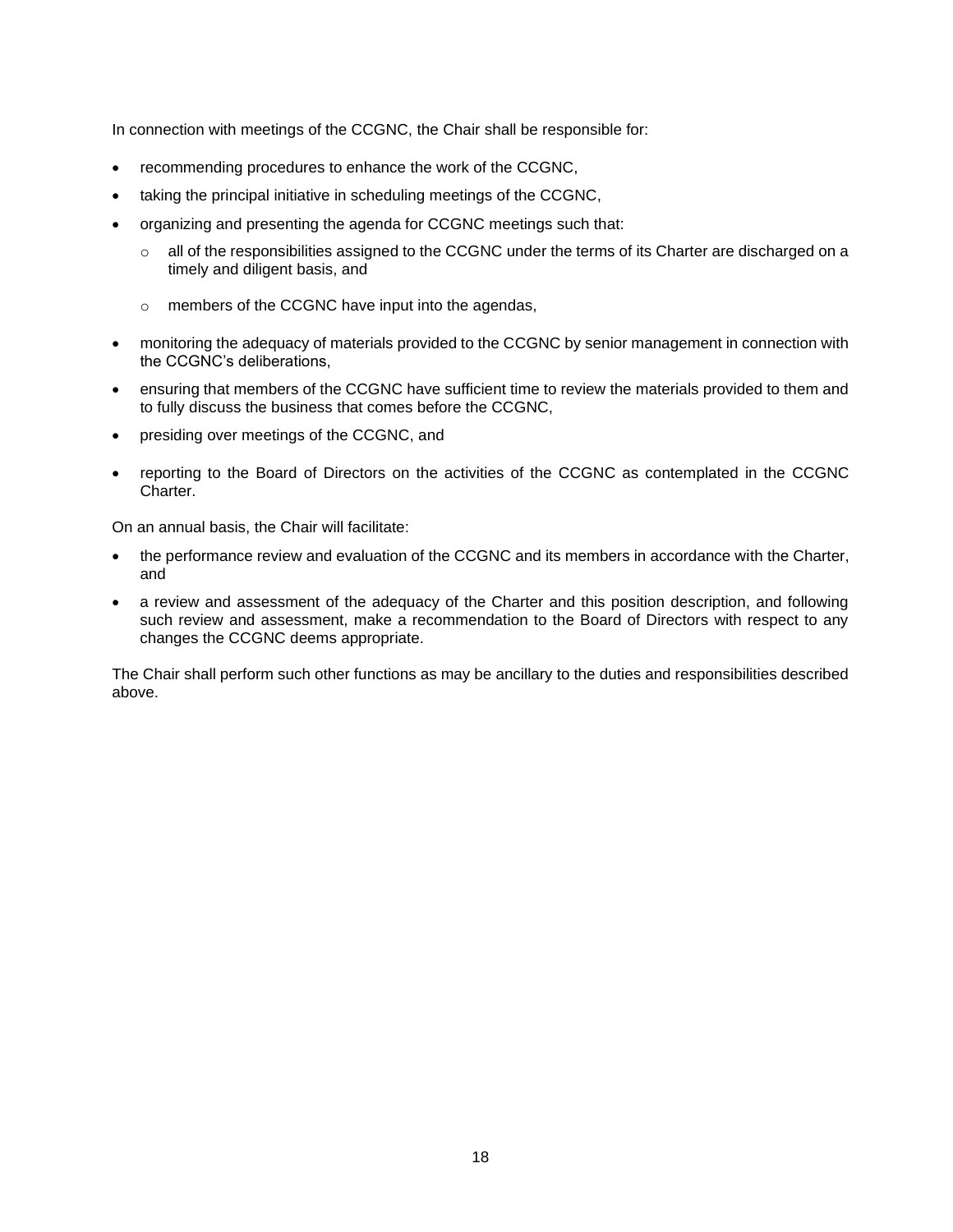# **Schedule 6 - Audit Committee Charter**

# **CRESCITA THERAPEUTICS INC. (the "Corporation")**

# **AUDIT COMMITTEE CHARTER**

# **1. PURPOSE**

- a) The purpose of the Audit Committee (the "Committee") is to assist the Board of Directors of the Corporation (the "Board") in fulfilling its responsibilities of oversight and supervision of the accounting and financial reporting practices and procedures, the adequacy of internal accounting controls and procedures and the quality and integrity of the consolidated financial statements of the Corporation and its affiliates. The Committee is also responsible for oversight of the audit process.
- b) The Committee's principal responsibility is one of oversight. The fundamental responsibility for the company's financial statements and disclosures rests with management and the external auditor.
- c) In fulfilling its responsibilities, the Committee will have unrestricted access to management and employees of the Corporation, as well as to the external auditor. The Committee will select, retain, oversee, terminate and approve the fees of any external advisor that the Committee deems necessary, including any legal or accounting advisor, to assist it in fulfilling its responsibilities. The Corporation will provide appropriate funding, as determined by the Committee, for any such engagement.
- d) The Committee may also investigate any matter with full access to all books, records, facilities, management and employees of the Corporation.
- e) More specifically the purpose of the Committee is to satisfy itself that:
	- i. The Corporation's annual financial statements are fairly presented in accordance with International Financial Reporting Standards ("IFRS") and to recommend to the Board whether the annual financial statements should be approved.
	- ii. The information contained in the Corporation's quarterly financial statements, annual report and other financial publications, such as management's discussion and analysis is complete and accurate in all material respects and to recommend to the Board whether these materials should be approved.
	- iii. The Corporation has appropriate systems of internal control and financial reporting to ensure compliance with legal and regulatory requirements.
	- iv. The external audit functions have been effectively carried out and that any matter which the independent auditors wish to bring to the attention of the Board has been addressed. The Committee will also review the qualifications and independence of the external auditors and recommend to the Board the appointment of external auditors and their remuneration.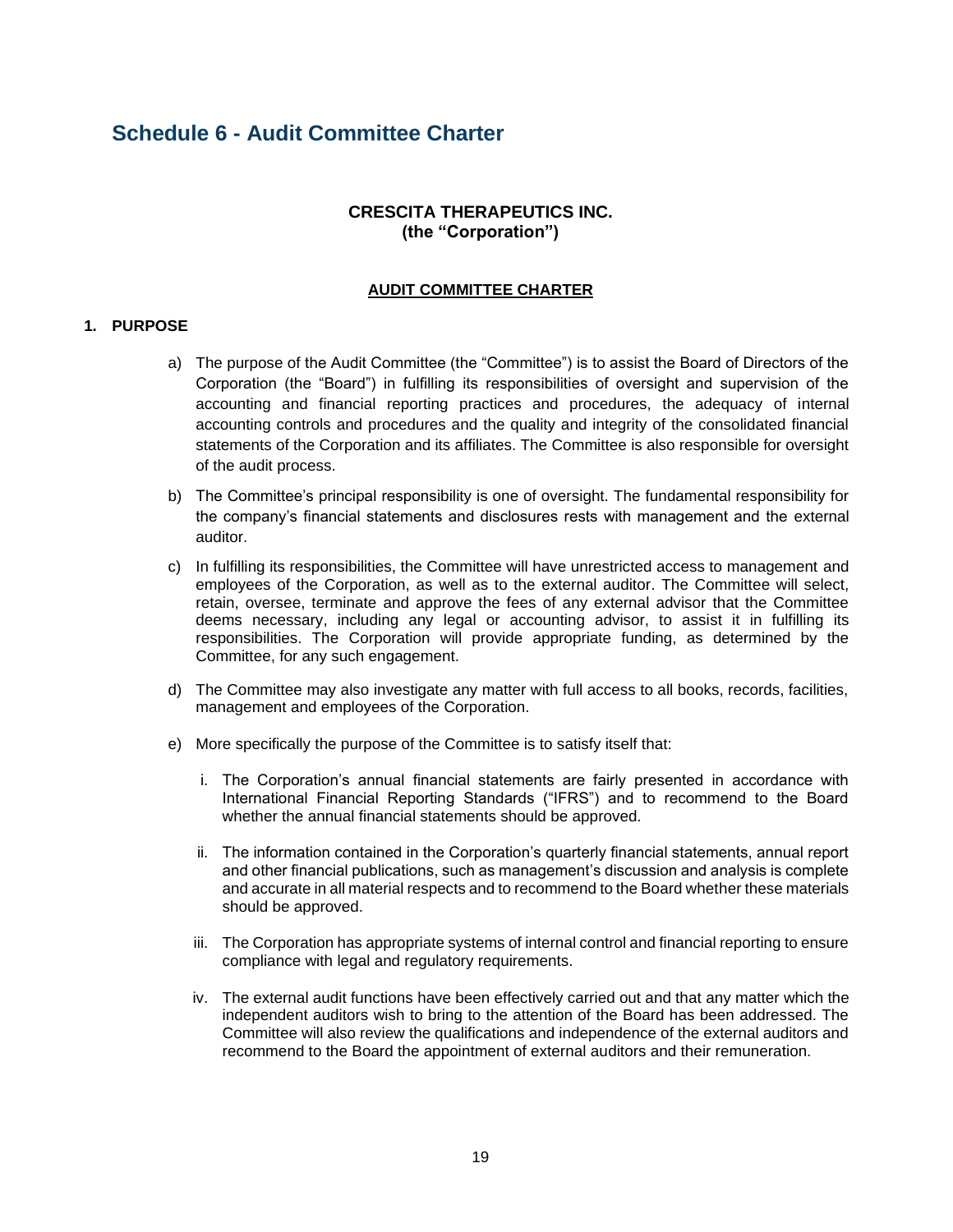# **2. COMPOSITION AND TERMS OF OFFICE**

- a) Following each annual meeting of the Corporation, the Board shall appoint three or more directors to serve on the Committee. Such appointees shall not be officers or employees of either the Corporation or its affiliates. Each member of the Committee must be "independent" as defined by National Instrument 52-110 – Audit Committees, as it may be amended or replaced from time to time ("NI 52-110") and free of any relationship that could, or could reasonably be perceived to, in the opinion of the Board, interfere with the exercise of independent judgment as a member of the Committee. All members of the Committee must be financially literate and be able to read and understand fundamental financial statements that present a breadth and level of complexity of accounting issues that are generally comparable to the breadth and complexity of the issues that can reasonably be expected to be raised by the Corporation's financial statements, including the Corporation's balance sheet, income statement and cash flow statement, or develop that capability within a reasonable time after appointment.
- b) The chair of Committee (the "Chair") shall be appointed by the Board and shall not be an officer or employee of the Corporation or its affiliates. The Chair shall be a "financial expert" having an understanding of IFRS and financial statements, internal controls and procedures for financial reporting and, ideally, shall have served as the principal financial officer for another business entity.
- c) No members of the Committee shall receive, other than for service on the Board or the Committee or other committees of the Board, any consulting, advisory, or other compensatory fee from the Corporation or its affiliates.
- d) Any member of the Committee may be removed or replaced at any time by the Board and shall cease to be a member upon ceasing to be a director of the Corporation. Each member of the Committee shall hold office until the close of the next annual meeting of the Corporation or until the member resigns or is replaced, whichever first occurs. The Board shall fill vacancies on the Committee by election from among the Board as soon as practicable prior to the next scheduled meeting of the Committee. If and whenever a vacancy exists on the Committee, the remaining members may exercise all powers of the Committee so long as a quorum remains.
- e) The Committee will meet at least four times per year. The meetings will be scheduled to permit timely review of the interim and annual financial statements of the Corporation and its affiliates. Additional meetings may be held as deemed necessary by the Chair or as requested by any member of the Committee or by the external auditors.
- f) Meetings of the Committee shall be held from time to time and at such place as any member of the Committee shall determine upon prior notice to each of the other Committee members. If all members consent, and proper notice has been given or waived, a member or members of the Committee may participate in a meeting of the Committee by means of telephone, electronic or other such communication facilities as to permit all persons participating in the meeting to communicate adequately with each other, and a member participating in such a meeting by any such means is deemed to be present at that meeting.
- g) A quorum for the transaction of business at all meetings of the Committee shall be a majority of the members of the Committee. Questions arising at any meeting shall be determined by a majority of votes of the members of the Committee present, except where only two members are present, in which case any question shall be decided unanimously.
- h) The Committee may invite such directors, officers and employees of the Corporation as it may see fit from time to time to attend meetings of the Committee and assist in the discussion and consideration of the business of the Committee, but without voting rights.
- i) The Committee shall keep regular minutes of proceedings and shall cause them to be recorded in books kept for that purpose and shall report the same to the Board at such times as the Board may, from time to time, require.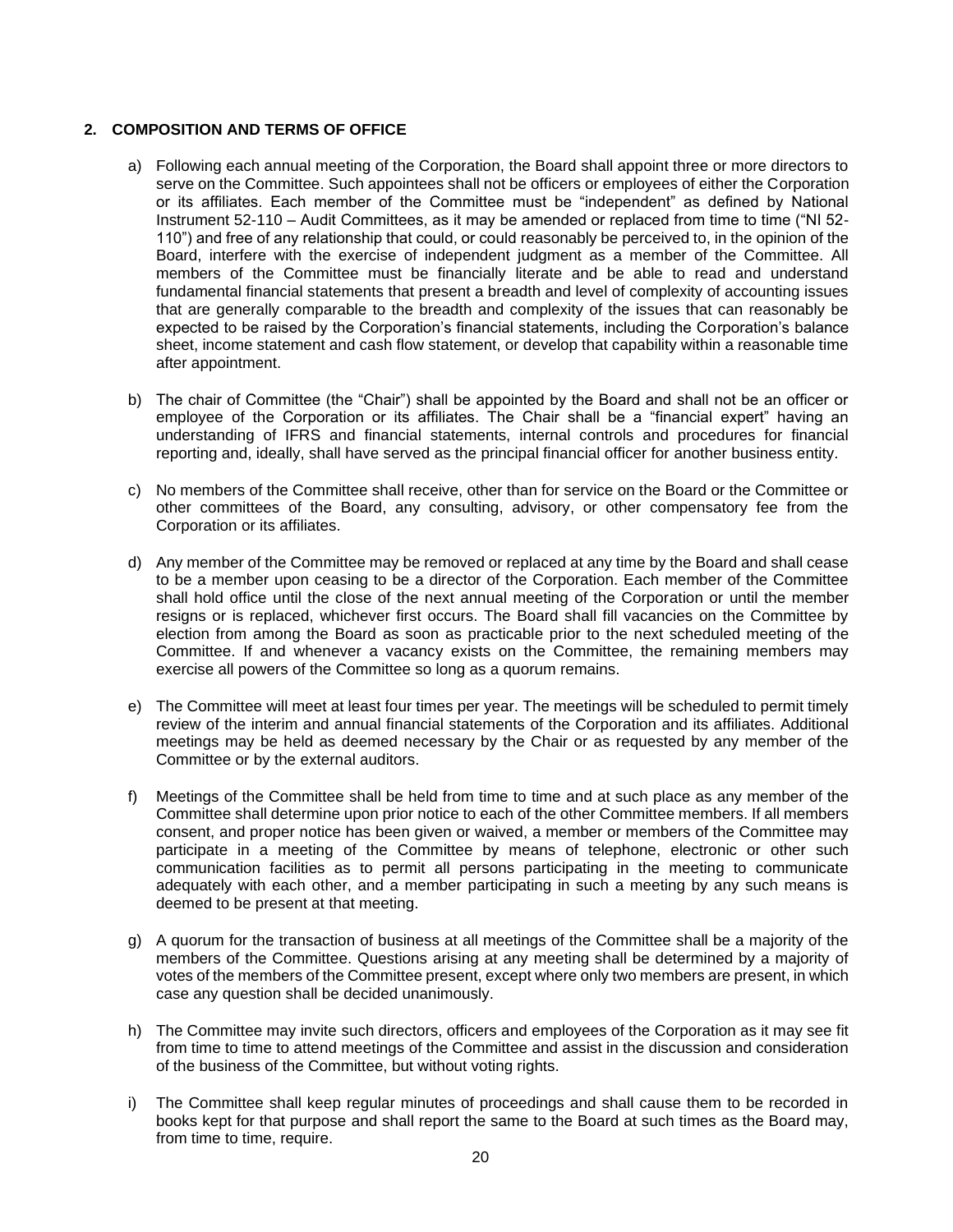- j) The Committee shall choose as its secretary such person as it deems appropriate.
- k) Supporting schedules and information reviewed by the Committee will be available for examination by any director upon request to the secretary of the Committee.
- l) The external auditors shall be given notice of, and have the right to appear before and to be heard at, every meeting of the Committee, and shall appear before the Committee when requested to do so by the Committee.

# **3. RESPONSIBILITIES**

- a) Subject to the powers and duties of the Board, the Board hereby delegates to the Committee the following powers and duties to be performed by the Committee on behalf of and for the Board:
	- i. *Financial Reporting Control*. The Committee shall:
		- 1. review reports from senior officers of the Corporation, outlining any significant changes in financial risks facing the Corporation;
		- 2. review the management letter of the external auditors and responses to suggestions made;
		- 3. review any new appointments to senior positions of the Corporation or its affiliates, with financial reporting responsibilities;
		- 4. obtain assurance from the external auditors regarding the overall control environment and the adequacy of accounting system controls; and
		- 5. obtain annually a report from the Chief Executive Officer and the Chief Financial Officer on the adequacy of the Corporation's internal controls and disclosure controls and procedures.
		- 6. assess the overall effectiveness of the internal control and risk management frameworks through discussions with management and the external auditors and assess whether recommendations made by the external auditors have been implemented by management.
	- ii. *Interim Financial Statements*. The Committee shall:
		- 1. review interim financial statements with officers of the Corporation prior to their release and recommend their approval to the Board. This will include a detailed review of quarterly and year-to-date results; and
		- 2. review the Corporation's management's discussion and analysis,
		- 3. and press releases accompanying interim financial statements.

# iii. *Annual Financial Statements and Other Financial Information*. The Committee shall:

- 1. review any changes in accounting policies or financial reporting requirements that may affect the current year's financial statements;
- 2. obtain summaries of significant transactions and other potentially difficult matters whose treatment in the annual financial statements merit advance consideration;
- 3. obtain draft annual financial statements in advance of the Committee meeting and assess, on a preliminary basis, the reasonableness of the financial statements in light of the analyses provided by officers of the Corporation;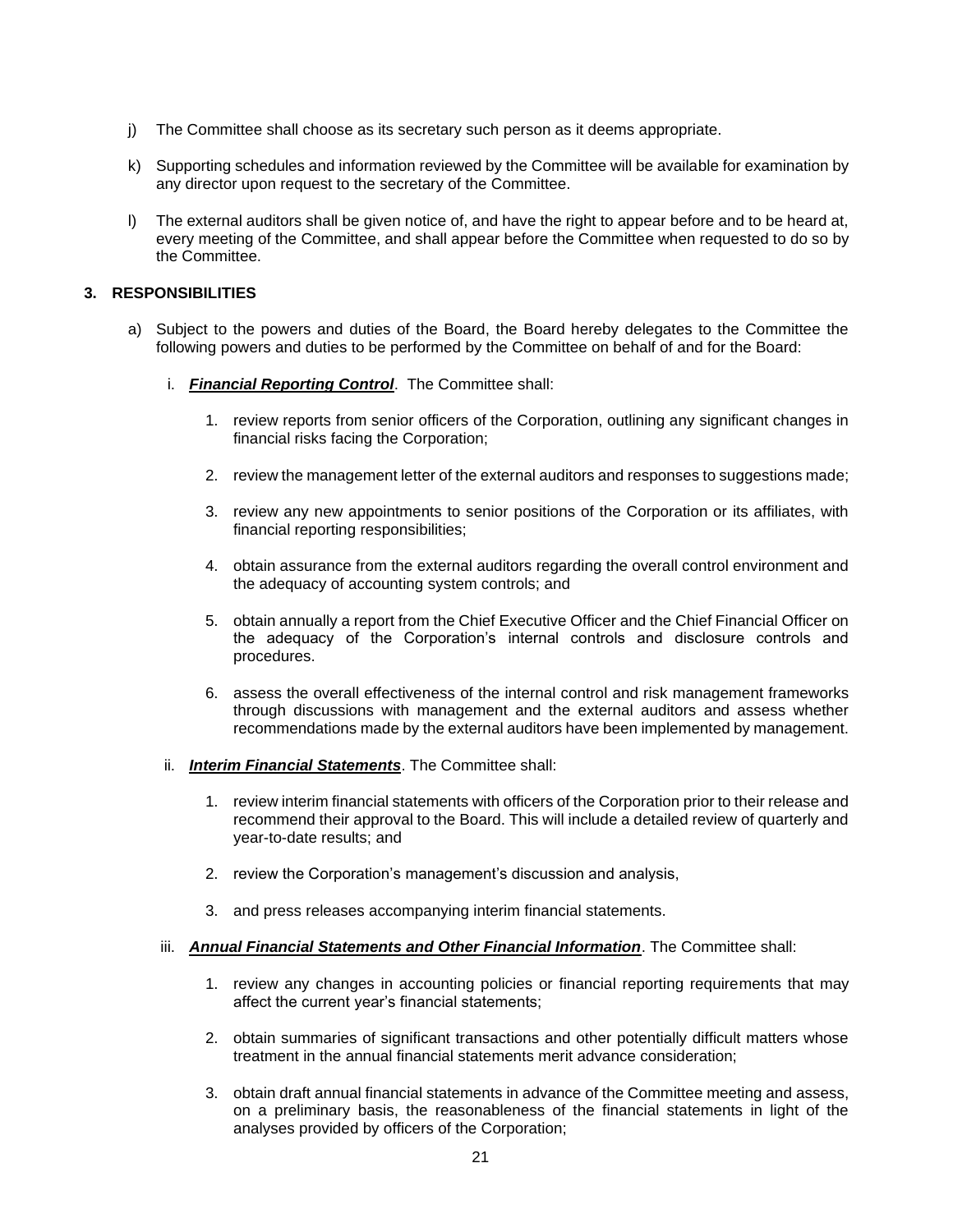- 4. review any pending or threatened litigation, claims and assessments that could have a material effect upon the financial position or operating results of the Corporation and the appropriateness of the disclosure thereof in the documents reviewed by the Committee;
- 5. discuss the annual financial statements and the auditors' report thereon in detail with officers of the Corporation and its auditors;
- 6. review the annual report and other annual financial reporting documents, including management's discussion and analysis and press release;
- 7. provide to the Board a recommendation as to whether the annual financial statements should be approved;
- 8. review insurance coverage including directors' and officers' liability coverage ; and
- 9. review the Corporation's Annual Information Form and ensure compliance with Form 52- 110F1 – Audit Committee Information Required in an AIF.

# iv. *External Audit Terms of Reference, Reports, Planning and Appointment*. The Committee shall:

- 1. ensure that the external auditor explicitly acknowledges that they are ultimately and directly accountable to the Board and the Committee as representatives of the shareholders;
- 2. review the audit plan with the external auditors;
- 3. specify its expectations of the external auditors, including the expected relationship between the external auditors and the Committee;
- 4. discuss in private with the external auditors matters affecting the conduct of their audit and other corporate matters, including:
	- the quality (not only acceptability) of IFRS accounting principles;
	- the quality of internal controls;
	- the appropriateness of financial statement disclosures;
	- the relationships between the external auditors and the Corporation, its management or employees;
	- the risks or exposures facing the Corporation; and
	- any other matters the external auditors may wish to bring to the attention of the Committee.
- 5. recommend to the Board each year the retention or replacement of the external auditors. This process shall include establishment of criteria for and an ongoing assessment of the continued independence of the external auditor. If there is a plan to change auditors, review all issues related to the change and the steps planned for an orderly transition;
- 6. where there are significant unsettled issues between management and the external auditor that do not affect the audited financial statements, ensure that there is an agreed course of action leading to the resolution of such matters; and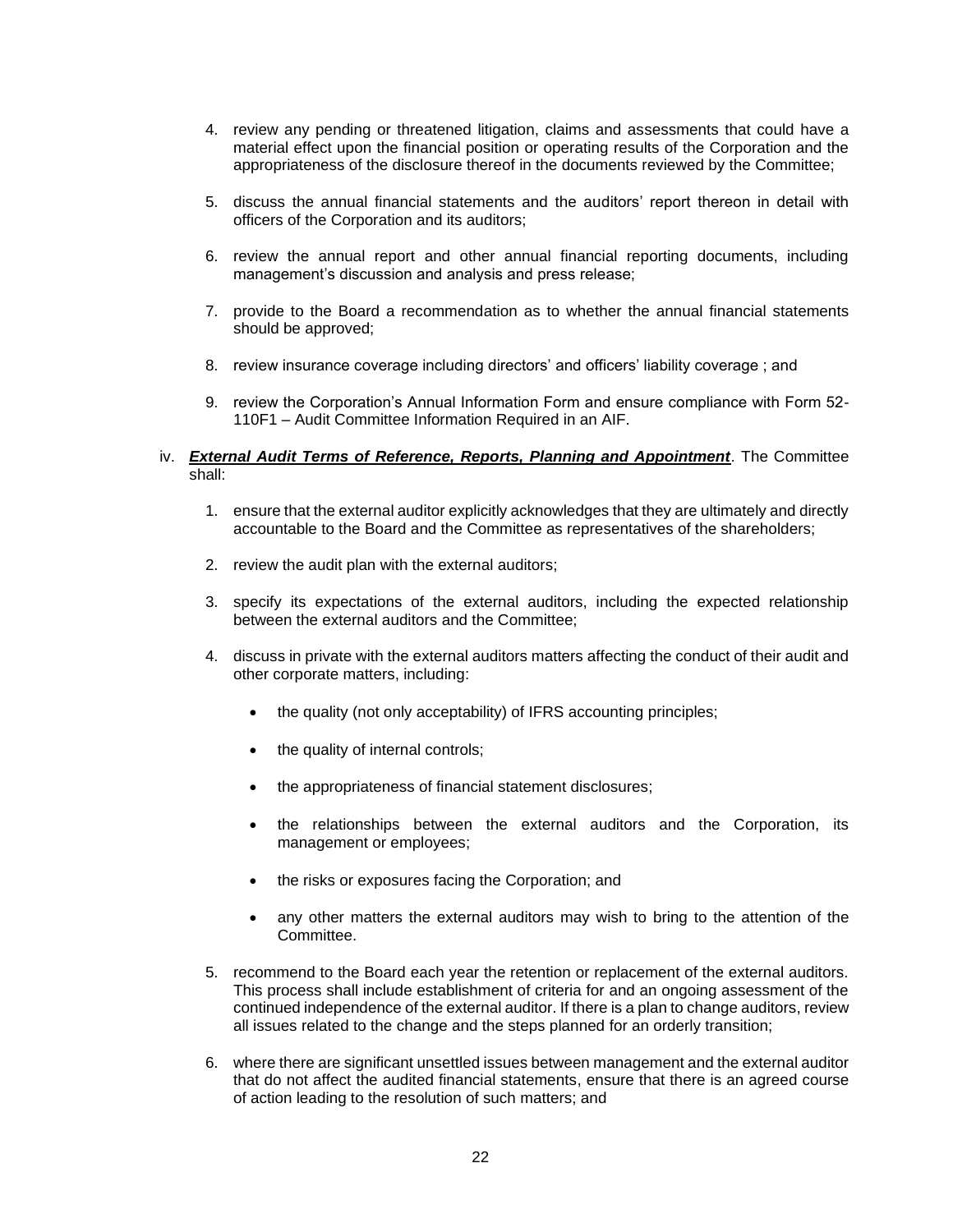- 7. annually review and recommend for approval to the Board the terms of engagement and the remuneration of the external auditors.
- v. *Other Matters*. The Committee shall:
	- 1. pre-approve all non-audit services to be provided to the Corporation or its subsidiary entities by the issuer's external auditor or delegate such pre-approval of non-audit services to a member or certain members of the Committee, provided that the member or members shall notify the Committee at each Committee meeting of the non-audit services approved since the last Committee meeting;
	- 2. review periodically management reports assessing the adequacy and effectiveness of the Corporation's disclosure controls and procedures;
	- 3. establish procedures for the review of the Corporation's public disclosure of financial information extracted or derived from the Corporation's financial statements and the related management's discussion and analysis;
	- 4. establish procedures for the receipt, retention and treatment of complaints received by the issuer regarding accounting, internal accounting controls, or auditing matters; and
	- 5. establish procedures for the confidential, anonymous submission by employees of the issuer of concerns regarding questionable accounting or auditing matters.

# **4. MEETINGS**

- a) The Committee shall meet at least four times per year and more frequently as circumstances require. All members of the Committee should strive to be at all meetings.
- b) The Committee shall meet separately, periodically, with senior management and may request any member of the Corporation's senior management or the Corporation's outside counsel to attend meetings of the Committee or with any members of, or advisors to, the Committee.
- c) The Committee will also meet in camera at each of its regularly scheduled meetings.
- d) Quorum for the transaction of business at any meeting of the Committee shall be a majority of the number of members of the Committee or such greater number as the Committee shall by resolution determine. The powers of the Committee may be exercised at a meeting at which a quorum of the Committee is present in person or by telephone or other electronic means or by a resolution signed by all members entitled to vote on that resolution at a meeting of the Committee. Each member (including the Chair) is entitled to one (but only one) vote in Committee proceedings.
- e) The Committee shall keep minutes of each meeting of the Committee.
- f) Meetings of the Committee shall be held from time to time and at such place as a member of the Committee may request upon 48 hours prior notice. The notice period may be waived by a quorum of the Committee.
- g) The Committee may delegate authority to individual members and subcommittees of its members where the Committee determines it is appropriate to do so.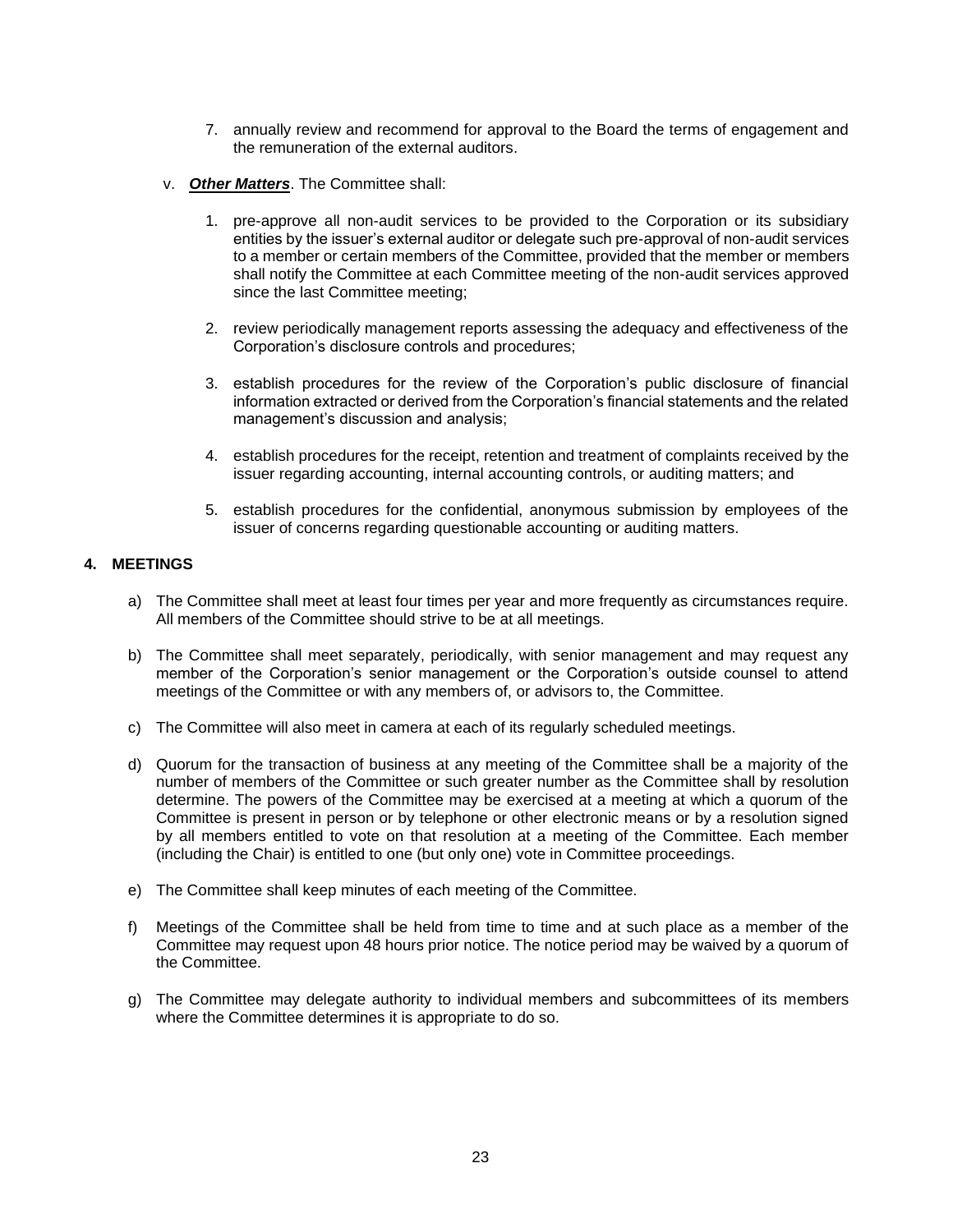# **5. INDEPENDENT ADVICE**

In discharging its mandate, the Committee shall have the authority to retain, at the expense of the Corporation, special advisors as the Committee determines to be necessary to permit it to carry out its duties.

# **6. ACCOUNTABILITY**

- a) The Committee shall report to the Board at its next regular meeting all such action it has taken since the previous report.
- b) The Committee is empowered to investigate any activity of the Corporation and all employees are to co-operate as requested by the Committee. The Committee may retain persons having special expertise to assist it in fulfilling its responsibilities.
- c) The Committee is authorized to request the presence at any meeting, but without voting rights, of a representative from the external auditors, senior management, legal counsel or anyone else who could contribute substantively to the subject of the meeting and assist in the discussion and consideration of the business of the Committee, including directors, officers and employees of the Corporation.

# **7. ANNUAL EVALUATION**

Annually, the Committee shall, in a manner it determines to be appropriate review and assess the adequacy of this Charter and the position description for the Chair of the Committee and make recommendations to the Compensation, Corporate Governance and Nominating Committee of the Board for any improvements the Committee determines to be appropriate.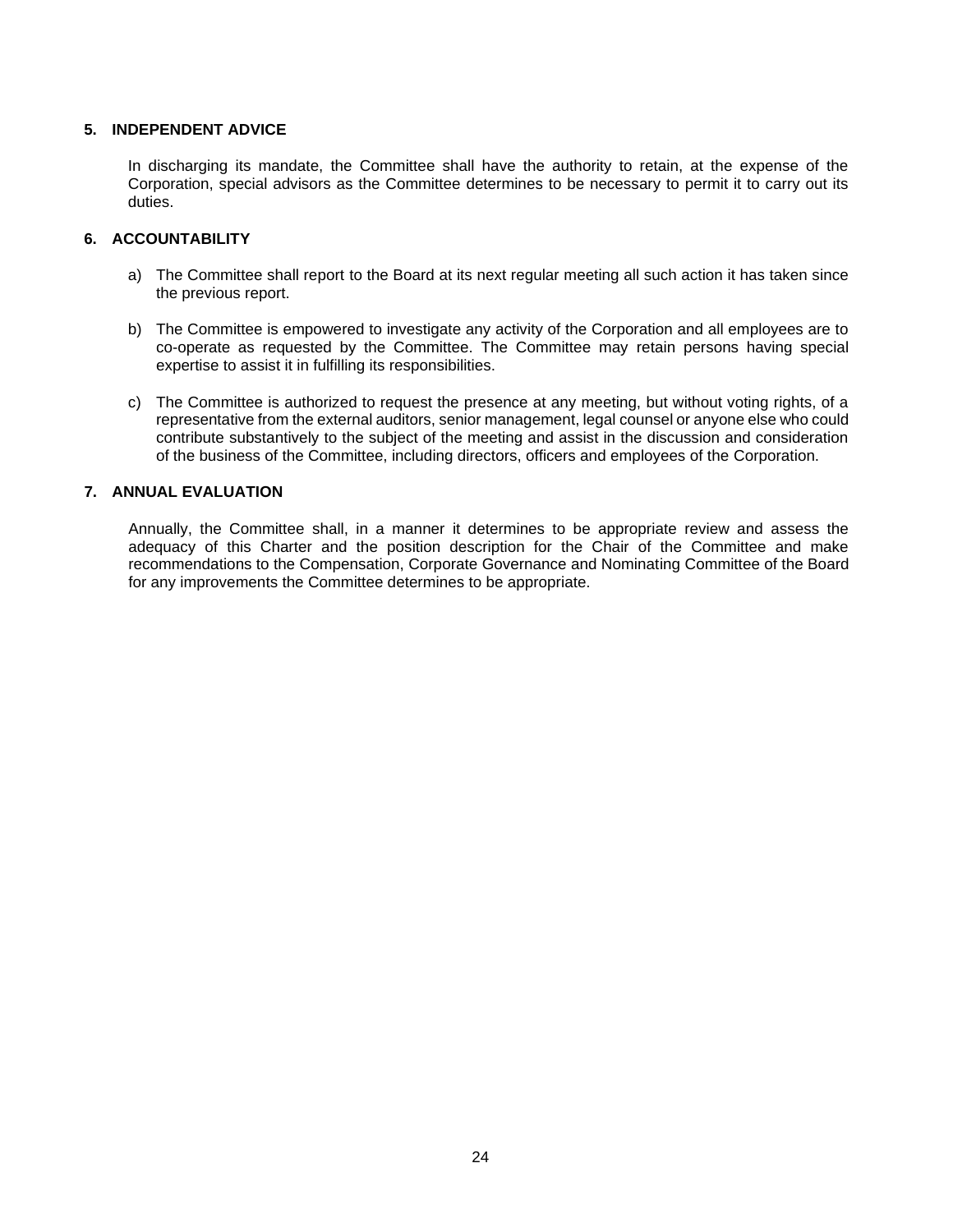# **Schedule 7 - Position Description for Audit Committee Chair**

# **CRESCITA THERAPEUTICS INC.** (the "**Corporation**")

# **CHAIR OF THE AUDIT COMMITTEE**

# **POSITION DESCRIPTION**

The Chair is a member of the Audit Committee, designated by the Board of Directors to assist the Audit Committee in fulfilling its duties effectively and efficiently in accordance with the written charter of the Audit Committee.

The Chair will provide leadership to the Audit Committee in discharging its mandate as set out in its Charter, including by promoting:

- a thorough understanding by members of the Audit Committee and senior management of the duties and responsibilities of the Audit Committee, and
- cohesiveness among members of the Audit Committee.

The Chair shall be the liaison between the Audit Committee, the Board of Directors and the Corporation's senior management, promoting open and constructive discussions between members of the Committee and each of these parties.

In connection with meetings of the Audit Committee, the Chair shall be responsible for:

- recommending procedures to enhance the work of the Committee,
- taking the principal initiative in scheduling meetings of the Audit Committee,
- organizing and presenting the agenda for Audit Committee meetings such that:
	- all of the responsibilities assigned to the Audit Committee under the terms of its Charter are discharged on a timely and diligent basis, and
	- o members of the Audit Committee have appropriate input into the agendas,
- monitoring the adequacy of materials provided to the Audit Committee by senior management and the independent auditors in connection with the Audit Committee's deliberations,
- ensuring that members of the Audit Committee have sufficient time to review the materials provided to them and to fully discuss the business that comes before the Audit Committee, and
- presiding over meetings of the Audit Committee.

On an annual basis, the Chair will facilitate:

- the performance review and evaluation of the Audit Committee and its members in accordance with the Charter, and
- a review and assessment of the adequacy of the Charter and this position description, and following such review and assessment, make a recommendation to the Board of Directors with respect to any improvements the Audit Committee deems appropriate.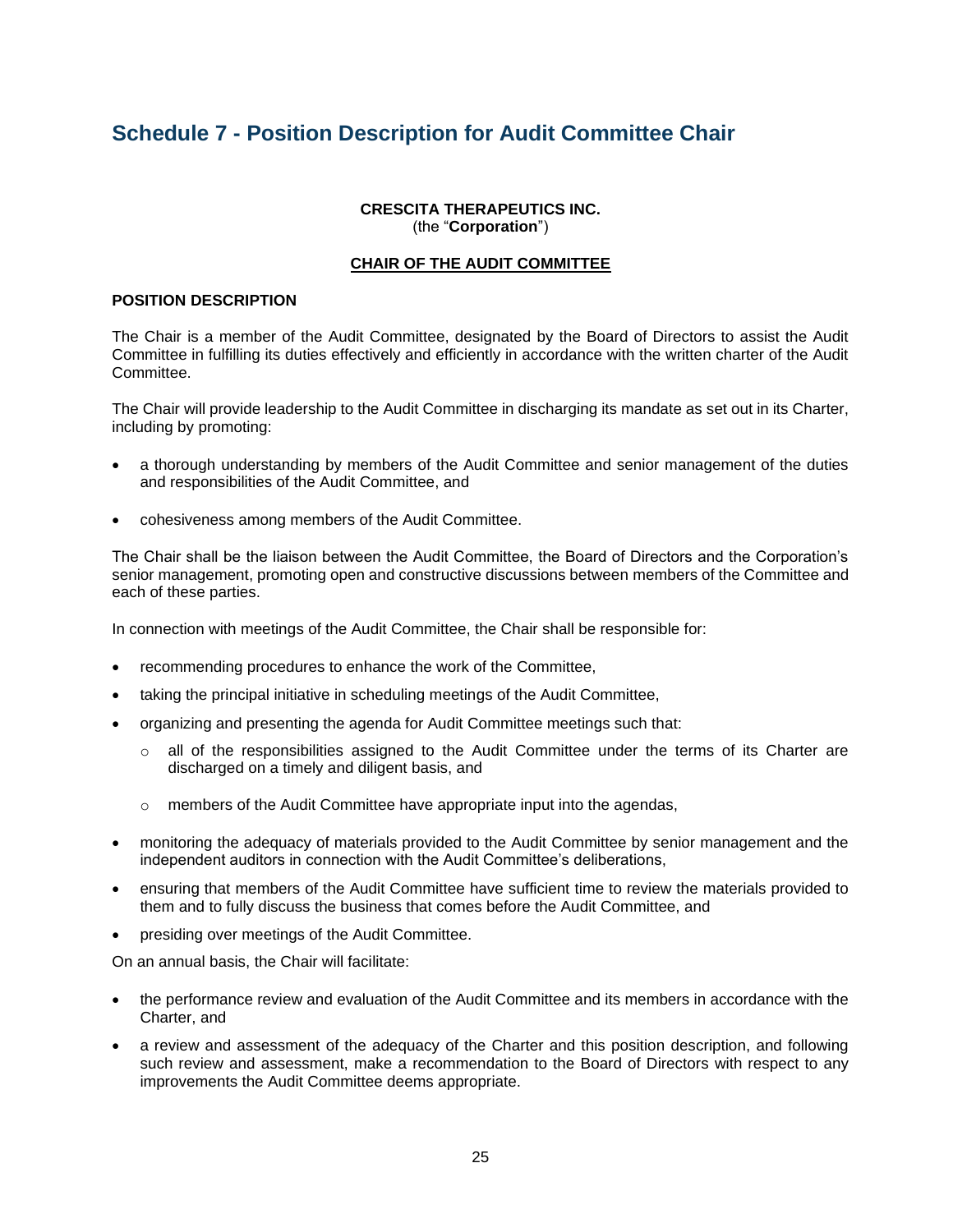The Chair shall perform such other functions as may be ancillary to the duties and responsibilities described above and as may be delegated to the Chair by the Audit Committee or the Board of Directors from time to time.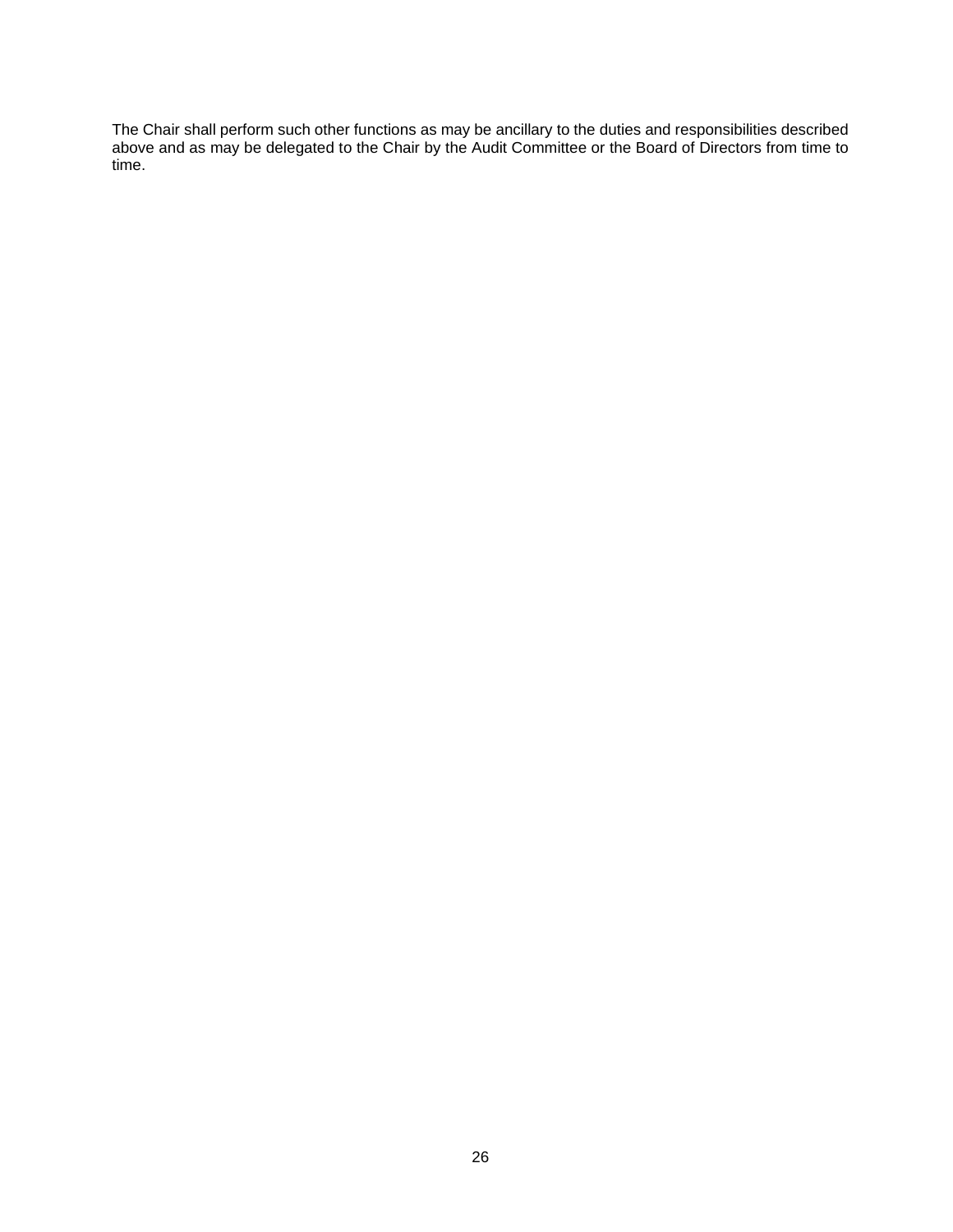# **Schedule 8 - Position Description for the Chief Executive Officer**

# **CRESCITA THERAPEUTICS INC.** (the "**Corporation**")

# **CHIEF EXECUTIVE OFFICER**

# **APPOINTMENT AND TERM**

- The Board of Directors shall appoint the chief executive officer (the "CEO") of the Corporation for such term or terms as the Board deems advisable.
- The performance of the CEO shall be evaluated at least annually by the Board. The CEO may be removed or replaced at any time by the Board.

# **GENERAL STATEMENT OF RESPONSIBILITIES**

- 1. The CEO shall be directly accountable to the Board for all activities of the Corporation and shall report to the Board and to the respective committees of the Board (the "Board Committees") as requested from time to time by the Chair of the Board and the Chairs of the Board Committees.
- 2. The CEO shall have the primary responsibility and decision-making authority for the day-today management of the business and affairs of the Corporation. The CEO shall provide leadership and vision for the effective management and profitability of the Corporation, including the development of short-term and long-term strategies with the goal of increasing shareholder value and the growth of the Corporation and for conformity with corporate policies adopted by the Board.
- 3. In discharging his/her responsibilities, the CEO will exercise the care, diligence and skill that a reasonably prudent person would exercise in comparable circumstances and will act honestly, ethically, in good faith and in compliance with applicable laws with a view to the best interests of the Corporation. In general terms, the CEO will:
	- a. in consultation with the Board of the Corporation, define the strategic plan(s) and principal objective(s) of the Corporation;
	- b. carry out the management of the business and affairs of the Corporation with the goal of achieving the Corporation's principal objective(s) as defined in consultation with and approved by the Board; and
	- c. discharge the duties imposed by the Board and applicable laws.

#### **SPECIFIC RESPONSIBILITIES**

Without limiting the generality of the responsibilities of the CEO as described in Part B above, the CEO shall have the following specific responsibilities. The CEO shall:

- **1. Leadership and Vision**
	- a. Establish with the Board the vision and values of the Corporation with a focus on creating value for the shareholders;
	- b. Communicating on behalf of the Corporation with shareholders, other stakeholders, government entities and the public: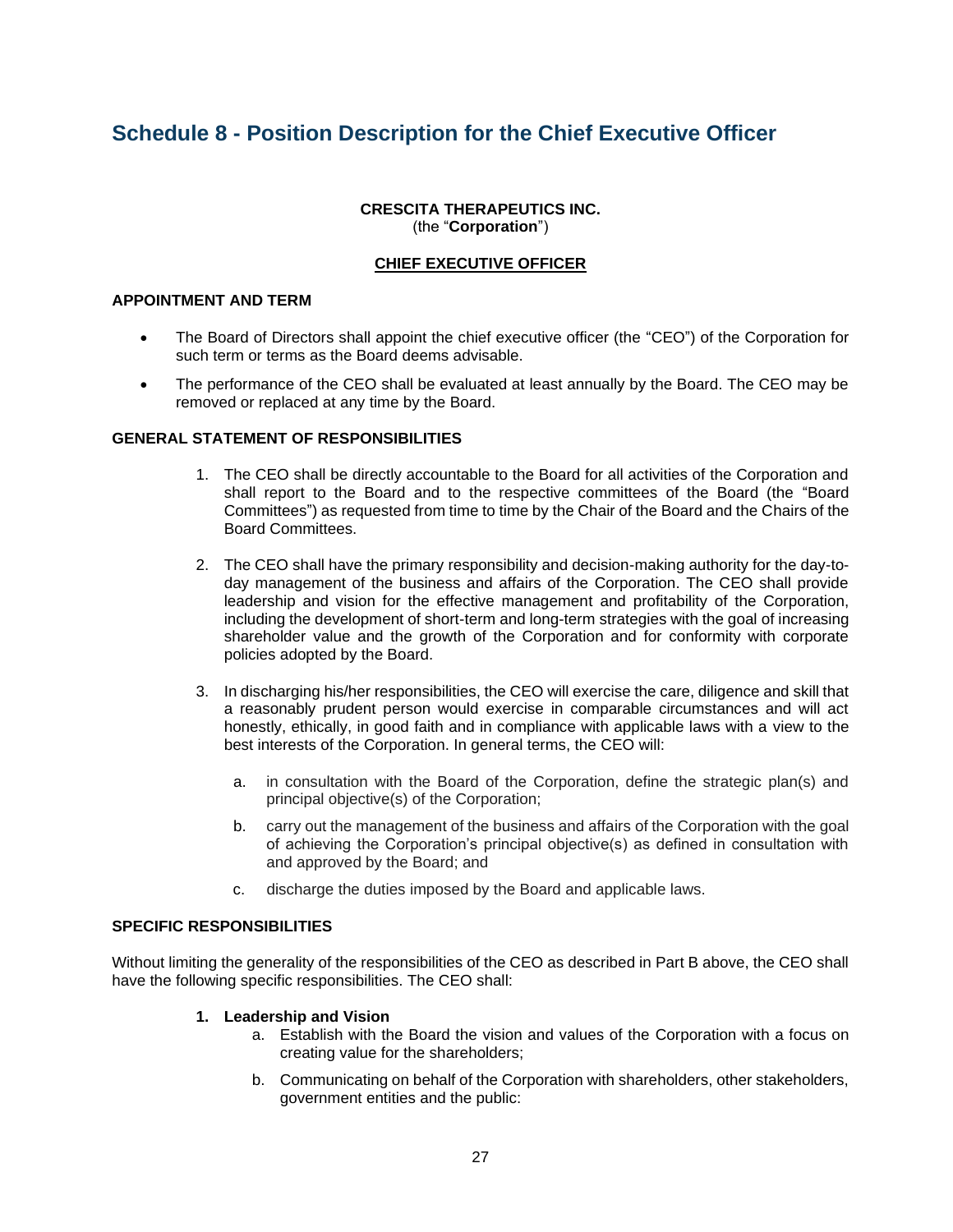- c. Develop in consultation with the Board, and recommend to the Board for adoption, a short-term and long-term strategic plan consistent with the vision and values of the Corporation;
- d. Identify business opportunities which are consistent with the vision, values and strategic plan of the Corporation;
- e. Set the tone for the Corporation so as to promote and foster an ethical and responsible culture that supports the attainment of the Corporation's strategic and operational objectives; and
- f. Provide the executive leadership necessary to guide and inspire the employees of the Corporation to ensure the long-term success of the Corporation and to promote the Corporation's goal of profitability and growth in an ethical and responsible manner.

#### **2. Business Management**

- a. Manage the Corporation in accordance with the strategic plan adopted by the Board and within the limits of authority delegated to the CEO by the Board from time to time;
- b. Develop annual objectives and periodic business, capital and operating plans and budgets for the Corporation that are consistent with the strategic plan of the Corporation, recommend such objectives, plans and budgets to the Board for adoption, monitor corporate performance relative to the foregoing and provide periodic reports to the Board on such performance;
- c. Ensure the efficient acquisition and allocation of the financial, human and other resources required by the Corporation to achieve its strategic plan and objectives;
- d. Recommend to the audit committee and the board the adoption of, and oversee the implementation of, effective internal controls, monitoring and performance standards and systems relative to the utilization of all corporate resources;
- e. Ensure appropriate and timely disclosure of material information with respect to the Corporation's business and affairs; and
- f. Participate in the marketing of the Corporation to equity and debt holders and oversee the capital-raising activities of the Corporation as approved by the Board.

#### **3. Human Resources Management**

- a. Develop and maintain an effective organizational structure that reflects operational needs and defines the authority and responsibility of management; and
- b. Manage the human resources of the Corporation, including:
	- i. succession planning and development processes for the CEO, senior and other management;
	- ii. put in place an executive team and other senior management as required for corporate success, including making recommendations to the Board for the appointment of the executive officers;
	- iii. counsel and monitor the performance of the executive officers;
	- iv. make recommendations to the Board on salary levels and bonuses for the executive officers and equity-based compensation for employees of the Corporation; and
	- v. ensure the Corporation implements the necessary human resources policies to attract, retain and motivate employees as required for corporate success.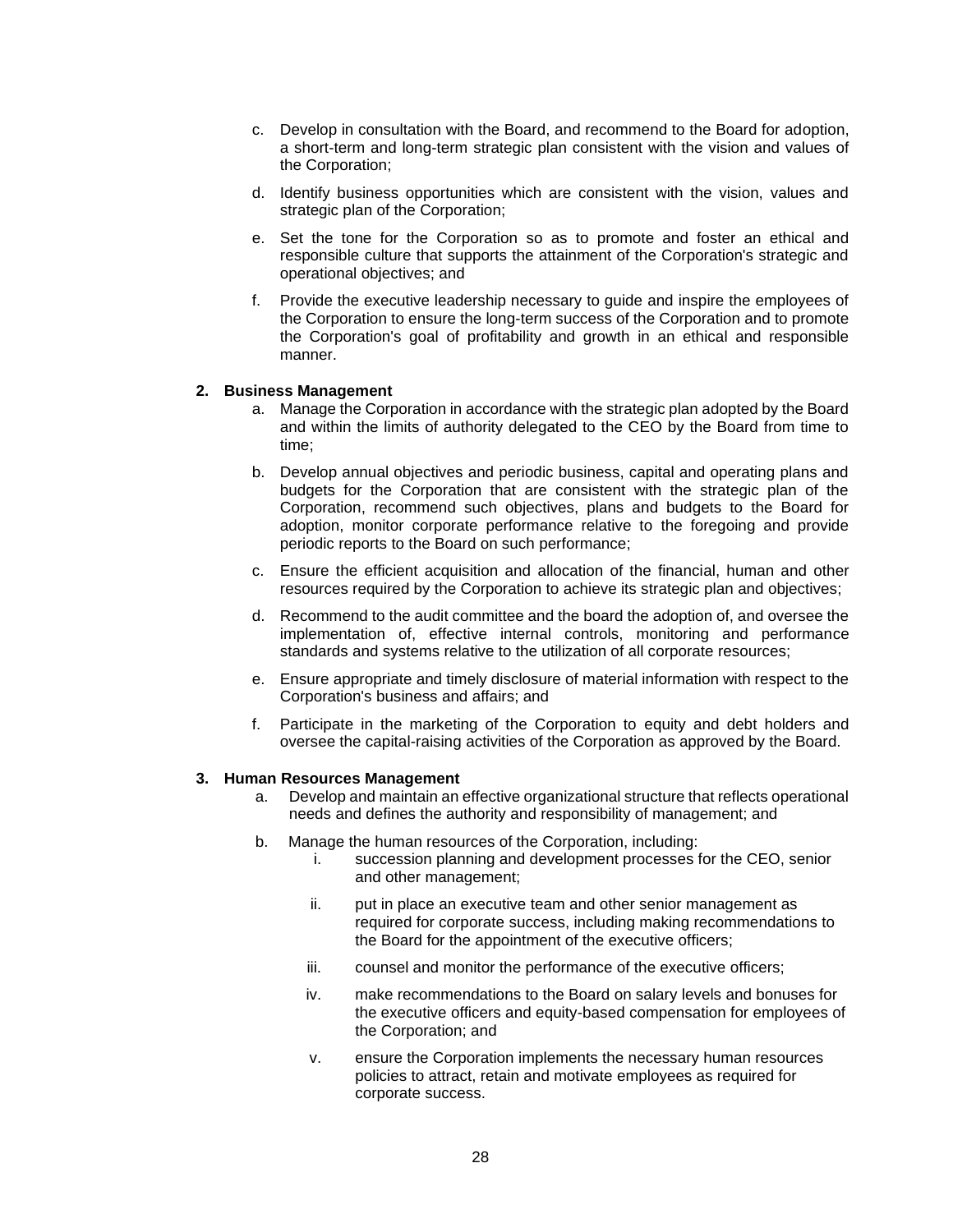# **4. Governance and Risk Management**

- a. Ensure the development of management documents necessary for the Corporation to achieve its strategic plan and objectives, and recommend policies and other management documents to the Board as appropriate for approval;
- b. Oversee the development of, the implementation of, and compliance with, appropriate systems, including those to:
	- i. ensure socially responsible and ethical behaviour of the Corporation and its employees;
	- ii. identify and manage the principal business risks of the Corporation and implement appropriate systems and procedures to monitor and mitigate such risks;
	- iii. ensure the integrity of the Corporation's internal control, management information systems and financial reporting;
	- iv. ensure high standards of safety, health, environmental protection and quality that are compliant with all relevant laws and regulations and maintain the Corporation's high standards of social responsibility;
	- v. ensure disclosure controls and procedures that are compliant with all relevant laws and regulations;
	- vi. ensure compliance with all applicable laws and regulatory requirements; and
	- vii. ensure the principal business risks of the Corporation are identified and managed.

# **5. Board Relations**

- a. Work in close collaboration with the Chair of the Board, the Chair of each Board Committee and the Lead Director to:
	- i. bring decisions to be made by the Board and Board Committees and other matters of importance to the Board's and Board Committees' attention in a timely manner; and
	- ii. set Board and Board Committee agendas and provide timely and relevant information to the Board and Board Committees so as to enable the Board and Board Committees to effectively discharge their obligations in accordance with their respective charters; and
- b. Ensure, in collaboration with the Board Chair, there is an effective relationship between management and the members of the Board.

# **6. External Relationship Management**

- a. Serve as the Corporation's chief spokesperson, and communicate and promote positive relationships with the shareholders of the Corporation, customers and external stakeholders including financial institutions, local communities where we operate, government agencies, regulators, legislators, non-governmental organizations and the public at large;
- b. Identify and, in an ethical and responsible manner, develop and leverage business relationships supporting the attainment of the strategic plan and objectives of the Corporation; and
- c. Represent the Corporation in industry associations, where appropriate, to advance the interests of the Corporation.